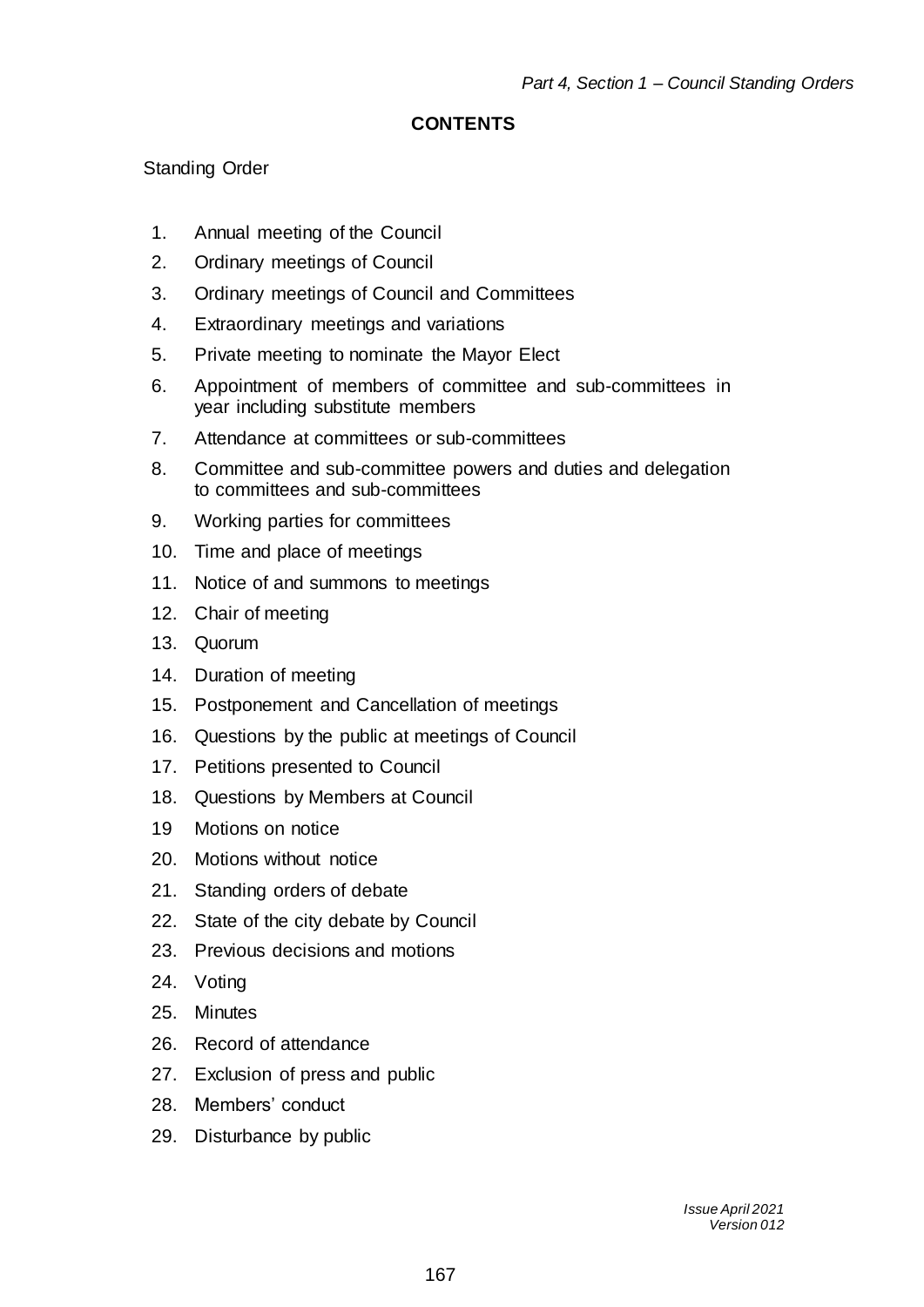- 30. Suspension and amendment of Council Procedure Standing **Orders**
- 31. Photography and audio/visual recording of meetings

*Issue April 2021 Version 012*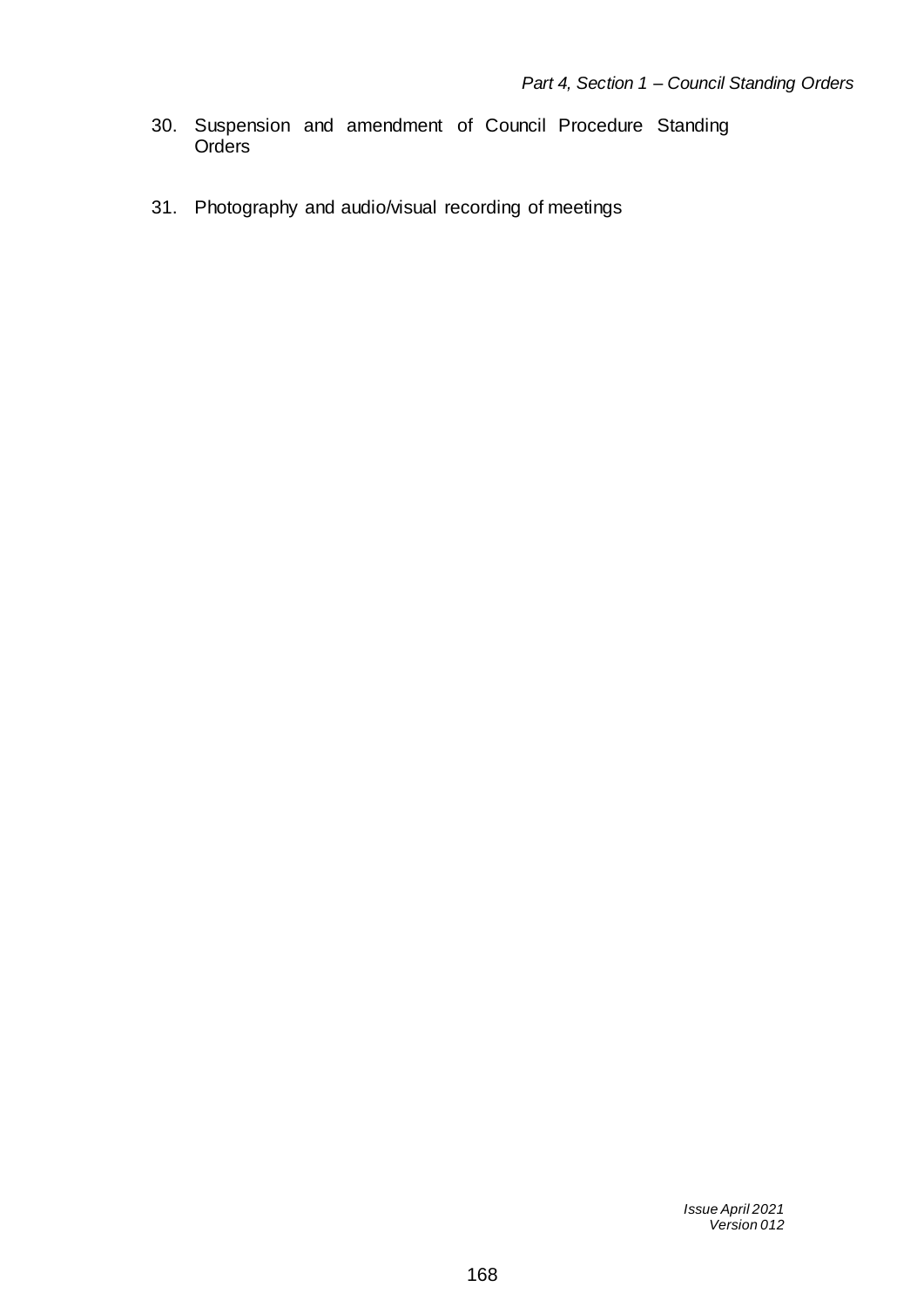## **1. ANNUAL MEETING OF THE COUNCIL**

1.1. Timing and business

In a year when there is an ordinary election of councillors, the annual meeting will take place within 21 days of the retirement of the outgoing councillors. In any other year, the annual meeting will take place in March, April or May.

1.1.1 The Ceremonial Meeting (Mayor Making)

The Meeting will:

- i. elect a person to preside if the chair of Council (the Mayor) is not present;
- ii. elect the chair of Council (the Mayor);
- iii. elect the vice chair of Council (the Deputy Mayor); and
- iv. receive the retiring mayor's report.
- 1.1.2 The Business Meeting

The Meeting will:

- i. approve the minutes of the last meeting;
- ii. receive any announcements from the Mayor;
- iii. consider urgent petitions in accordance with the Council's petition scheme;
- iv. receive a report from the Returning Officer on the outcome of City Elections;
- v. upon retirement of the previous Leader, which shall be at least once every four years, elect the Leader of the executive (the Cabinet)
- vi. be notified by the Leader of the number of members to be appointed to the Cabinet, those Members' names and their intended portfolio of responsibilities;
- vii. appoint a licensing committee, a health and wellbeing board, at least one overview and scrutiny committee and such other committees as are required or the Council considers appropriate to deal with matters that are neither reserved to the Council nor are executive functions (as set out or will be set out in Part 3(2) of this Constitution). No member of the Executive will be allowed to be a member of a Scrutiny Committee or Commission;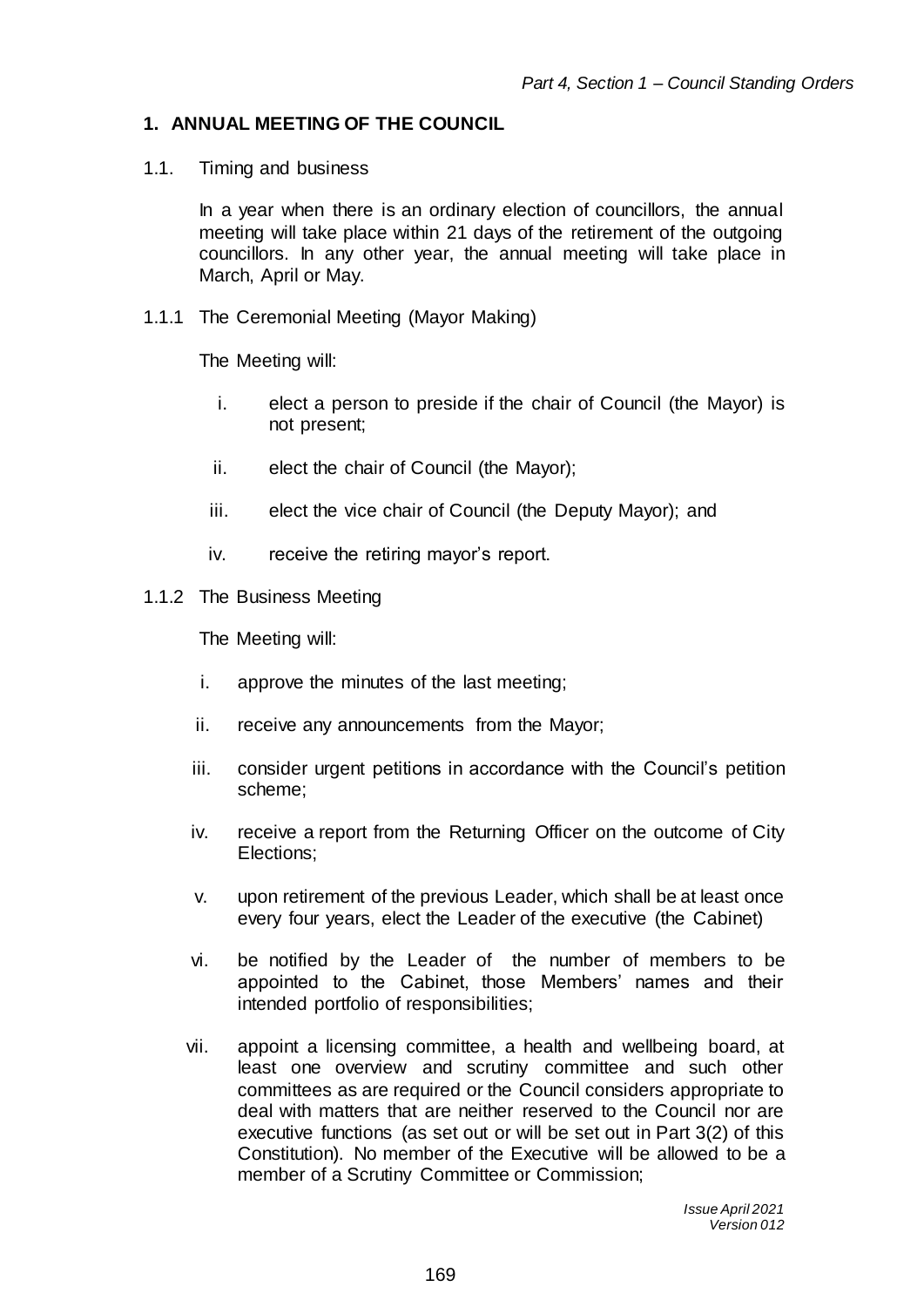- viii. receive the Leader's scheme of delegation of executive functions (as set out at Part 3(3) of this Constitution);
- ix. approve a programme of ordinary meetings of the Council for the year; and
- x. consider any business set out in the notice convening the meeting.
- 1.1.3 Unless otherwise determined by statute, the Mayor may vary the order of the agenda at his/her absolute discretion and may allocate or reallocate an appropriate time for the transaction of each item.
- 1.2. Selection of Councillors on Committees
- 1.2.1 At the annual (business) meeting, the council meeting will:
	- i. decide which committees to establish for the municipal year;
	- ii. decide the size and terms of reference for those committees;
	- iii. decide the allocation of seats to political groups in accordance with the political balance requirements;
	- iv. receive nominations of councillors to serve on each committee and other authorities;
	- v. appoint to those committees, standing sub-committees and other authorities except where appointment to those bodies has been delegated by the Council or is exercisable only by the executive; and
	- vi. appoint the Chairs and Vice-Chairs of all the Council's committees, other than those which the Council has decided should be appointed by the committee itself.
- 1.2.2 The Council may decide at subsequent meetings to dissolve committees, alter their terms of reference or to appoint new committees.
- 1.2.3 The Council shall always have the power to exercise any power delegated to a committee, sub-committee or an officer.

### **2. ORDINARY MEETINGS OF COUNCIL**

- 2.1 Ordinary meetings of the Council will take place in accordance with a programme decided at the Council's annual meeting. The order of business at ordinary meetings will be as follows:
	- i. elect a person to preside if the Mayor and Deputy Mayor are not present;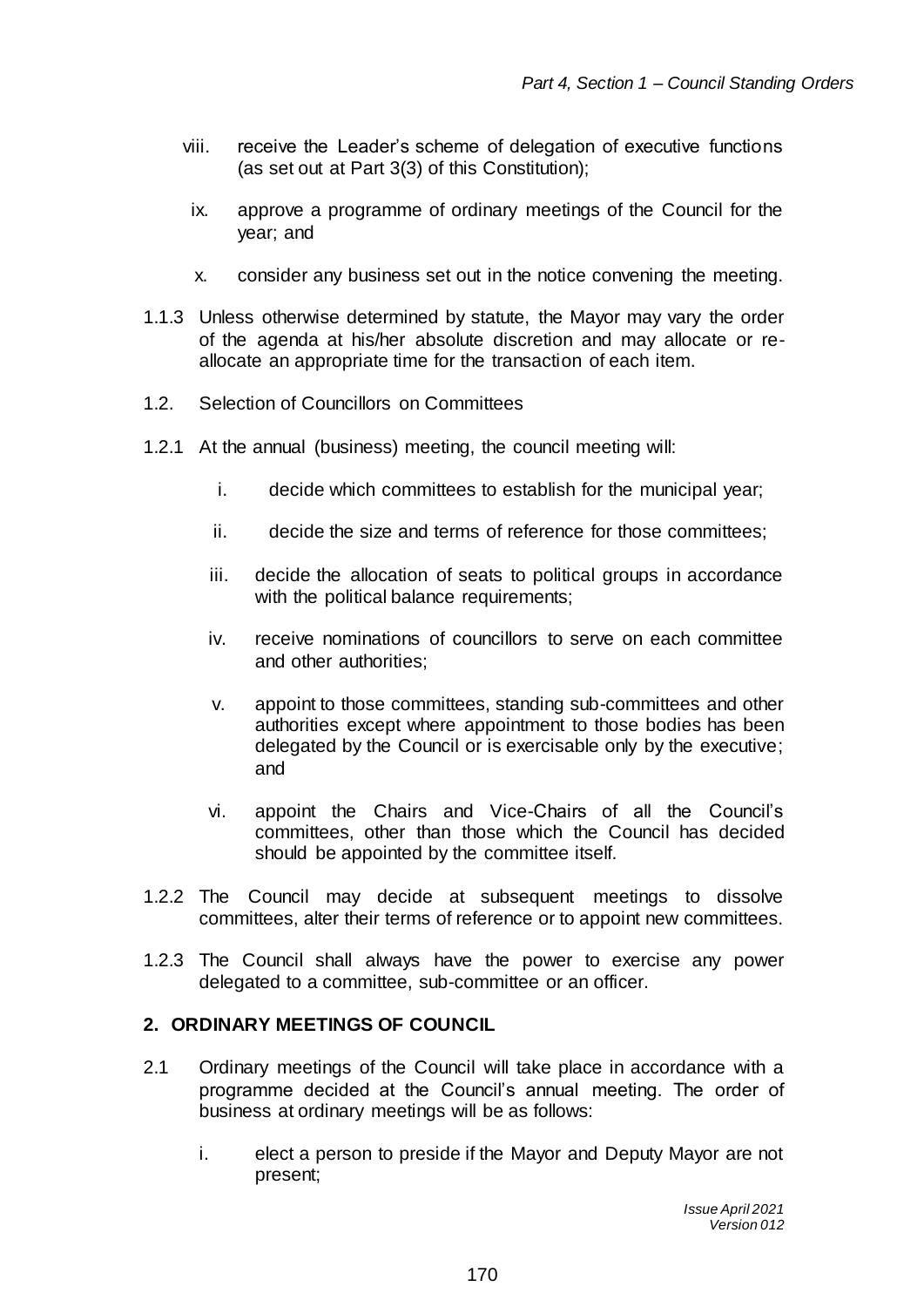- ii. approve the minutes of the last meeting;
- iii. receive any declarations of interest from members;
- iv. receive any announcements from the Mayor and Leader (which, with the exception of the Mayor, will normally be limited to five minutes), followed by any question on the announcement from a leader of an opposition group (which will normally be limited to one minute);
- v. receive questions from, and provide answers to, the public in accordance with Standing Order 15;
- vi. receive petitions from the public and Members in accordance with Standing Order 16;
- vii. consider petitions in accordance with the Council's petition scheme;
- viii. Receive questions from, and provide answers to, Members in accordance with Standing Order 17.2;
- ix. deal with any business from the last Council meeting;
- x. receive reports from the Cabinet for consideration, including consideration of proposals from the Cabinet in relation to the Council's budget and policy framework and receive questions and answers on any of those reports;
- xi. receive any reports from the Council's committees and overview and scrutiny committees for consideration and receive questions and answers on any of those reports;
- xii. receive reports about and receive questions and answers on decisions made by members of the Cabinet since the last meeting of Council;
- xiii. receive any reports about and receive questions and answers on the business of joint arrangements and external organisations, including the Combined Authority;
- xiv. consider motions; and
- xv. consider any other business specified in the summons to the meeting.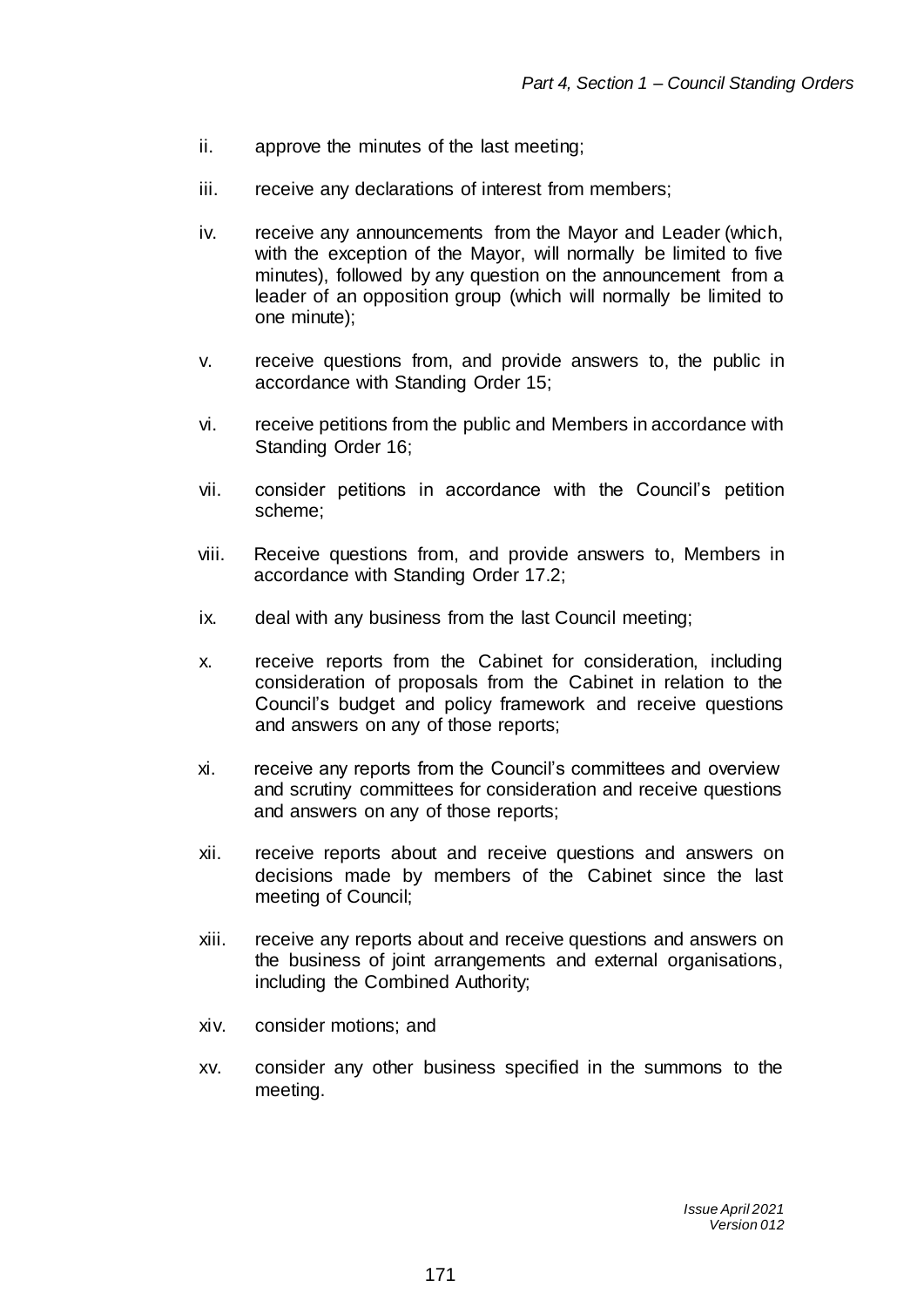### **3. ORDINARY MEETINGS OF COUNCIL AND COMMITTEES**

#### 3.1 Business

Unless otherwise determined by statute, the Mayor/Chairman may vary the order of the agenda at his/her absolute discretion and may allocate or re-allocate an appropriate time for the transaction of each item.

3.2 Urgency

The Mayor/Chairman may determine that an item of business that has not been open to public inspection, both as an item set out in the agenda and any accompanying published report, may be considered because he or she is of the opinion that, by reason of special circumstances, which shall be specified in the minutes, the item should be considered at the meeting as a matter of urgency.

### **4. EXTRAORDINARY MEETINGS AND VARIATIONS**

4.1. Calling extraordinary meetings of Council

Those listed below may request the proper officer to call Council meetings in addition to ordinary meetings:

- (a) the Council by resolution;
- (b) the Mayor (or the Deputy mayor if the mayor is unable to act);
- (c) the Monitoring Officer; or
- (d) any five members of the Council if they have signed a requisition presented to the Mayor and he or she has refused to call a meeting or has failed to call a meeting within seven days of the presentation of the requisition.
- 4.2 Calling an Extraordinary Meeting of a Committee or Sub-Committee

In the case of Committee meetings, the Chairman of a Committee or Sub-Committee can, in consultation with the political group representatives, call an extraordinary meeting of the Committee at any time. A special meeting will also be called if three Members of the Committee or Sub-Committee ask the Chief Executive in writing to call a meeting.

4.3 Business at an Extraordinary Meeting of Council or a Committee or Sub-**Committee** 

The business to be conducted at an extraordinary meeting shall be restricted to the item of business contained in the request for the extraordinary meeting and there shall be no consideration of previous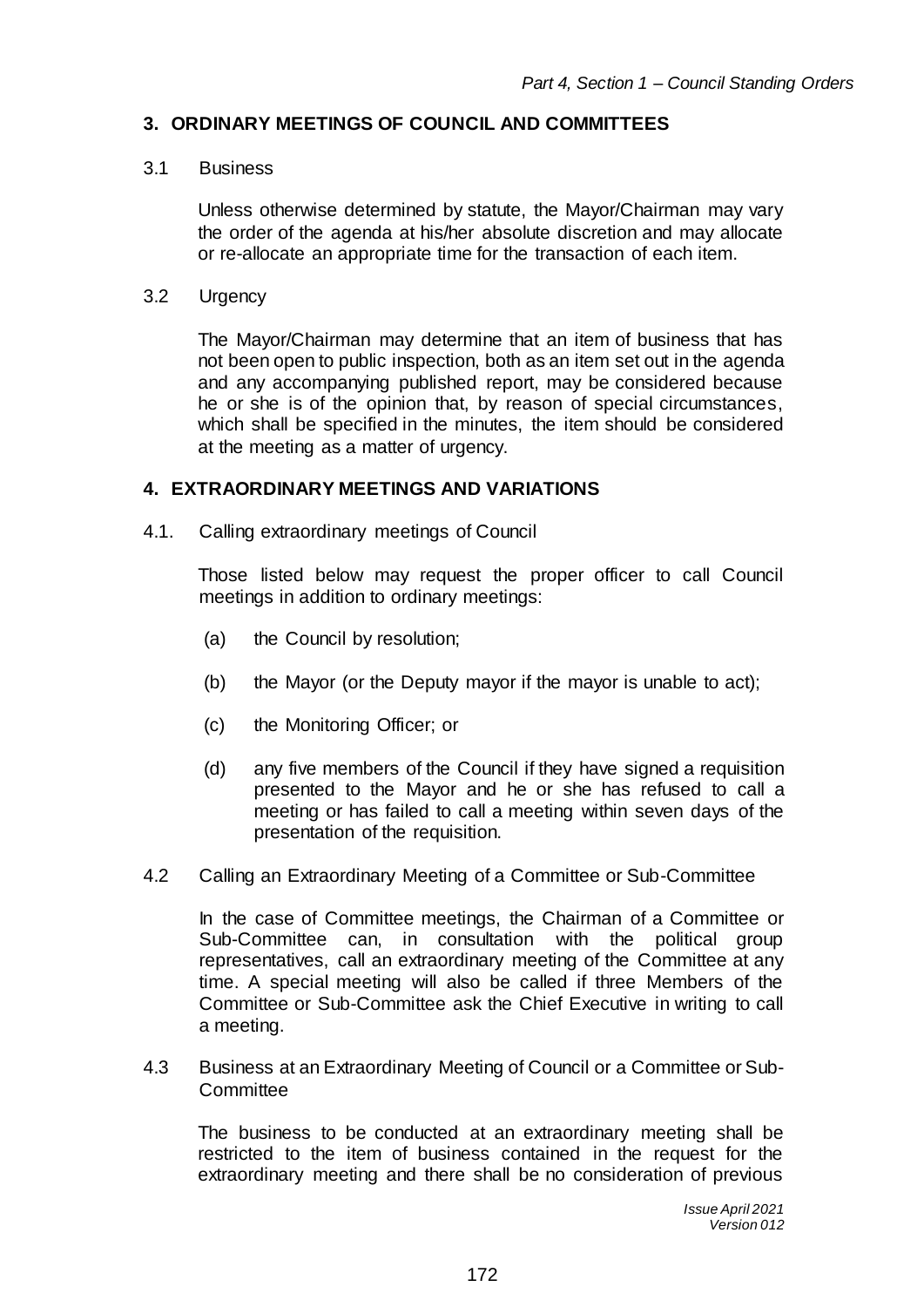minutes or reports from committees etc. except that the [Mayor/](http://clients.bonddickinson.com/SmartPrecedentServer/control/SmartPrecedent/revisitText?id=0%40%2Ffiles%2Flogic%2FCounty+Council+Constitution+-+ALL+ARTICLES+-+05.11.12.lgc%23CouncilCeremonialMayor.yes&returndest=eXC_Paragraph_95&tag=1105298395) Chairman may at his/her absolute discretion permit other items of business to be conducted for the efficient discharge of the Council's business.

- 4.4Timings of meetings
- 4.4.1 The timings of normal committee meetings will be agreed by the committee for the next municipal year in January of the preceding municipal year (or as near to this time as possible).
- 4.5 Variation to the meeting schedule and cancellation of meetings
- 4.4.1 Variations to the meeting schedule will be determined by the Chairman after prior consultation with the Group representatives. The Mayor determines any variation to the Council schedule, in consultation with Group Leaders.
- 4.4.2 If there is disagreement about the timing of an additional meeting between the Chairman and Group representatives, the meeting will start at the normal time for meetings of that Committee as identified previously by the committee and included within the Annual Calendar of meetings approved by Council.
- 4.4.3 Any meeting may be cancelled if there is insufficient business to consider. This will be determined by the Chairman after prior consultation with the Group representatives. For Council, the Mayor will determine in consultation with Group Leaders.

## **5. PRIVATE MEETING TO NOMINATE THE MAYOR ELECT**

- 5.1 The Chief Executive will invite Members to hold a private meeting each year to nominate the Mayor Elect. This meeting will usually be held in February or March. The notice of the meeting will not be published and the proceedings will have no legal effect.
- 5.2 There is a written protocol for the nomination of the Mayor Elect and this can be found within Part 5 Section 8 of the Council's Constitution.

### **6. APPOINTMENT OF MEMBERS OF COMMITTEES AND SUB-COMMITTEES IN YEAR INCLUDING SUBSTITUTE MEMBERS**

6.1 Appointment of Chair or Vice Chair in year vacancy

The Council may remove the Chairman or Vice-Chairman or they can resign. In the event that the Chairman or Vice-Chairman resigns or for some other reason becomes permanently incapacitated, the Council may appoint another Chairman or Vice-Chairman at its next meeting following the resignation or permanent incapacity and in the meantime the Committee may elect a temporary Chairman or Vice-Chairman until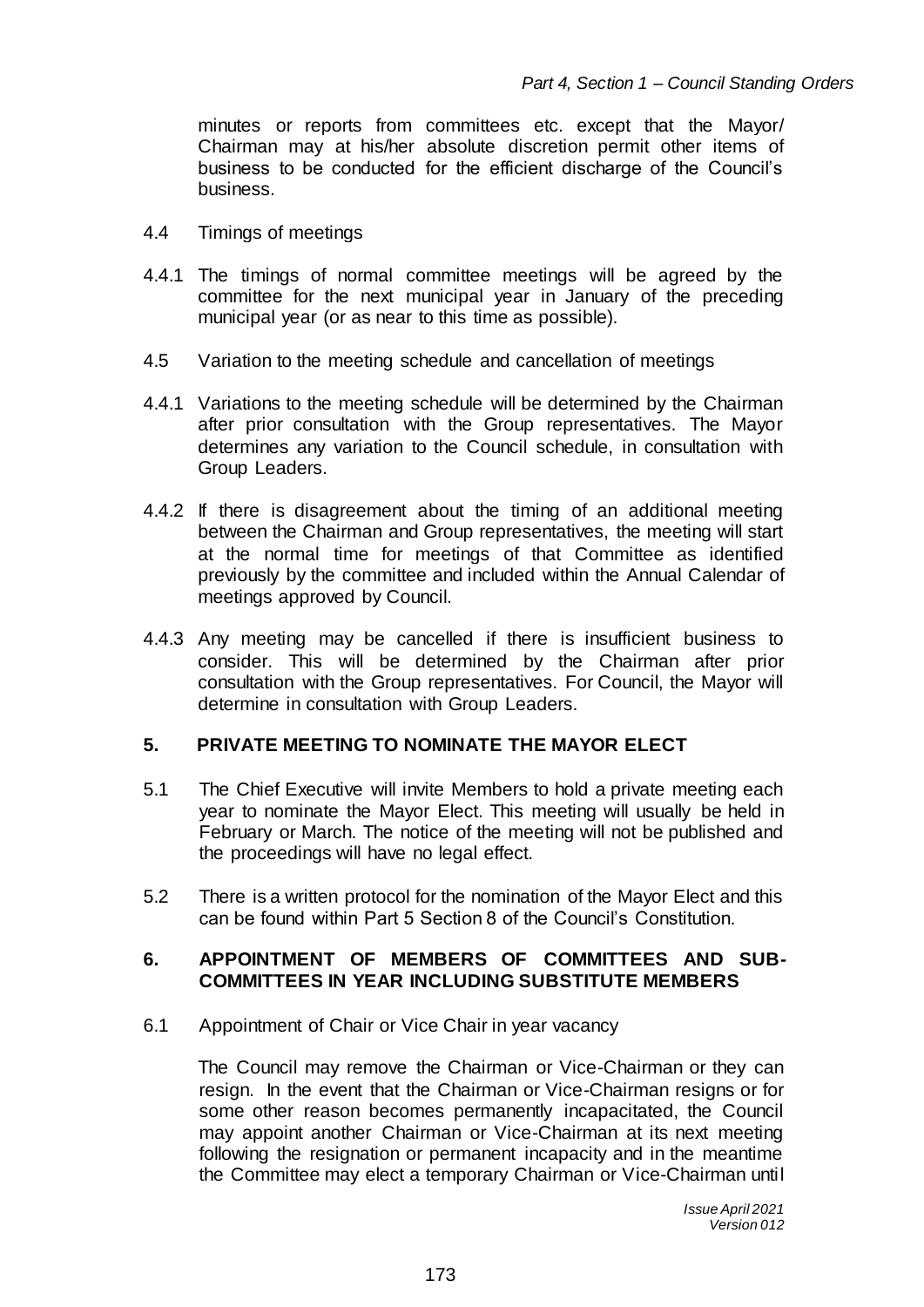a new appointment is made by the Council. Unless otherwise stated in the Constitution, the Chair and Vice-Chair of a Committee or Sub-Committees shall be a Councillor.

6.2 Appointment of Members to Committees in year vacancy

If a vacancy arises on a Committee or Sub-Committee because a Member of a Committee or a Sub-Committee has resigned their seat by sending a written notice to the Chief Executive or because a Member has resigned, died or otherwise ceased to be a Member, the Chief Executive will appoint a Member to fill the vacancy if the relevant political group asks him or her to do so, in accordance with the seat allocations approved by Council under the Local Government and Housing Act 1989 and the Regulations made thereunder.

- 6.3 Substitute Members
- 6.3.1 Number

For each Committee or Sub-Committee, the Council may appoint the same number of substitutes in respect of each political group as that group holds ordinary seats on that committee or sub-committee, however the total number of substitutes made by a political group at a meeting may not exceed 50% of the political group's seat allocation on that committee.

6.3.2 Powers and duties

Substitute members will have all the powers and duties of any ordinary member of the committee when attending a meeting but will not be able to exercise any special powers or duties exercisable by the person they are substituting.

6.3.3 Substitution

Substitute members may attend meetings in that capacity only:

- (a) to take the place of the ordinary member for whom they are the designated substitute;
- (b) where the ordinary member will be absent for the whole of the meeting; and
- (c) after notifying the monitoring officer by noon on the day of the meeting of the intended substitution.
- 6.3.4 When the ordinary member and a designated substitute are unable to attend a meeting, a nominated substitute member of the same group may attend the meeting after notifying the Monitoring Officer by 12 noon.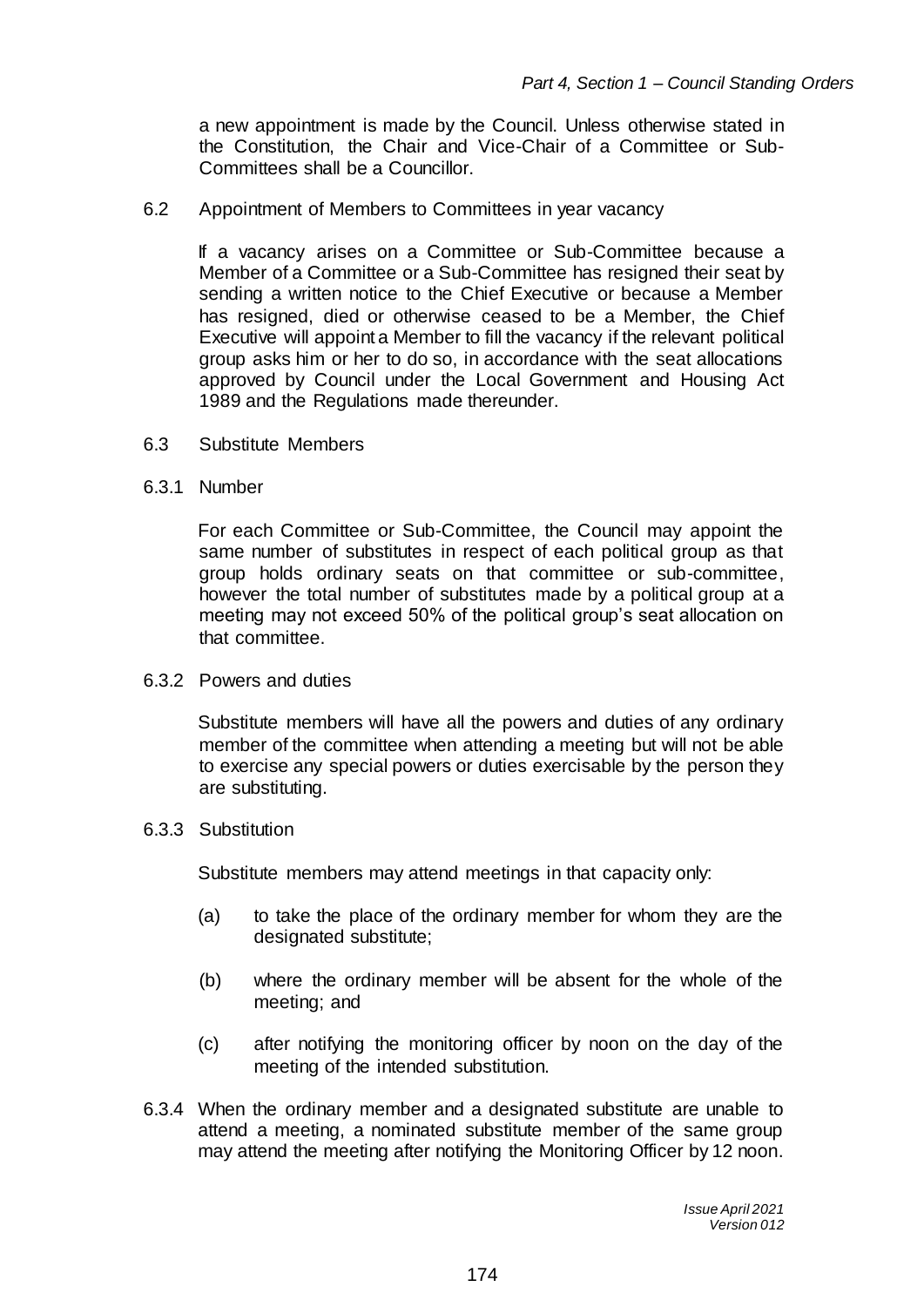# **7. ATTENDANCE AT COMMITTEES OR SUB-COMMITTEES**

- 7.1 The Mayor and the political group leaders can join the debate at any meeting of a Committee but they cannot vote at them.
- 7.2 A Cabinet Member can attend any meeting of a Scrutiny Committee or Scrutiny Commission at which a report under their portfolio is being considered, Cabinet Members can also be invited to attend a Scrutiny Committee meeting at the request of the Committee. The Member will not be allowed to vote.
- 7.3 A Member who has moved a motion at a Council meeting which has been referred to any Committee or Sub-Committee will have notice of the meeting when the motion will be considered, at which they will be entitled to introduce the motion. The Member will not be allowed to vote.
- 7.4 A Committee or Sub-Committee can invite any member who is not a member of the Committee to attend and speak at any one of their meetings. The Member will not be allowed to vote.
- 7.5 Members representing wards in respect of which a report containing exempt or confidential information relates, can attend the meeting at which the report is considered, unless the Chief Executive or the Monitoring Officer advises that the report must remain confidential and it is not necessary for Members (other than Members of the Committee or Sub-Committee) to be at the meeting in order to carry out their duties as a ward member.

### **8. COMMITTEE AND SUB-COMMITTEE POWERS AND DUTIES AND DELEGATION TO COMMITTEES AND SUB-COMMITTEES**

- 8.1 The Monitoring Officer is responsible for maintaining and updating the terms of reference of all the Council's Committees.
- 8.2 All Committees can appoint a sub-committee from within its own membership and can delegate any of their powers and duties to the subcommittees, subject to any conditions the Committee sets for the Sub-Committee.

### **9. WORKING PARTIES FOR COMMITTEES**

9.1 Committees can only appoint working parties where it would not be appropriate to refer the matter to a Scrutiny Committee or Scrutiny Commission. The Committee will decide how many Members and officers working parties will have, and their terms of reference which will be time limited. A working party will not have any powers, but will make recommendations and a report to the Committee that appointed it.

### **10. TIME AND PLACE OF MEETINGS**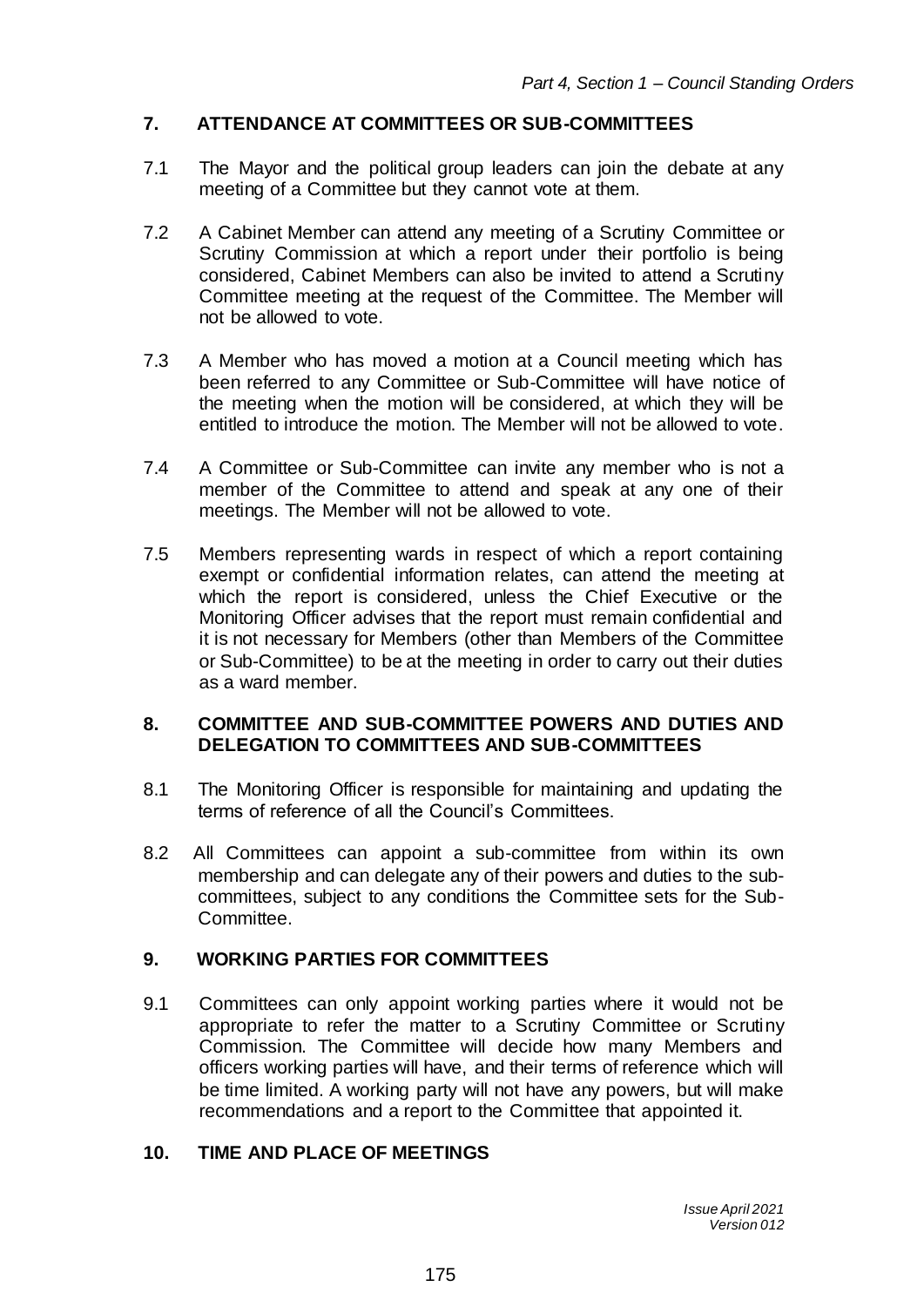10.1 The time and place of meetings will be determined by the monitoring officer and notified in the summons.

# **11. NOTICE OF AND SUMMONS TO MEETINGS**

11.1 The proper officer will give notice to the public of the time and place of any meeting in accordance with the Access to Information Standing Orders (Procedure Rules). At least five clear days before a meeting, the monitoring officer will send a summons signed by him or her by post to every member of the Council or leave it at their usual place of residence. The summons will give the date, time and place of each meeting and specify the business to be transacted (the agenda) and will be accompanied by the relevant reports.

### **12. CHAIR OF MEETING**

12.1 The person presiding at the meeting may exercise any power or duty of the Mayor/Chairman.

### **13. QUORUM**

- 13.1 The quorum of a meeting of Council will be one quarter of the whole number of members.
- 13.2 The quorum of an appointed Committee or Sub-Committee will be more than half of the Members present, apart from the Employment Committee and the Appeals Committee (Service Issues), where the quorum will be three.
- 13.3 During any meeting if the Mayor/Chairman counts the number of members present and declares there is not a quorum present, then the meeting will adjourn immediately. Remaining business will be considered at a time and date fixed by the Mayor/Chairman. If he or she does not fix a date, the remaining business will be considered at the next ordinary meeting.

# **14. DURATION OF MEETING**

14.1 Meeting recess

The Mayor/Chairman will adjourn the meeting for a period of ten minutes at a convenient time after two hours.

14.2 Interruption of the meeting

Where four hours have elapsed after the commencement of any Council meeting (and in the case of an Extraordinary meeting when two hours have elapsed since commencement of the meeting) the Mayor/Chairman shall interrupt the meeting and call for the vote immediately on the item under discussion. Any Member speaking must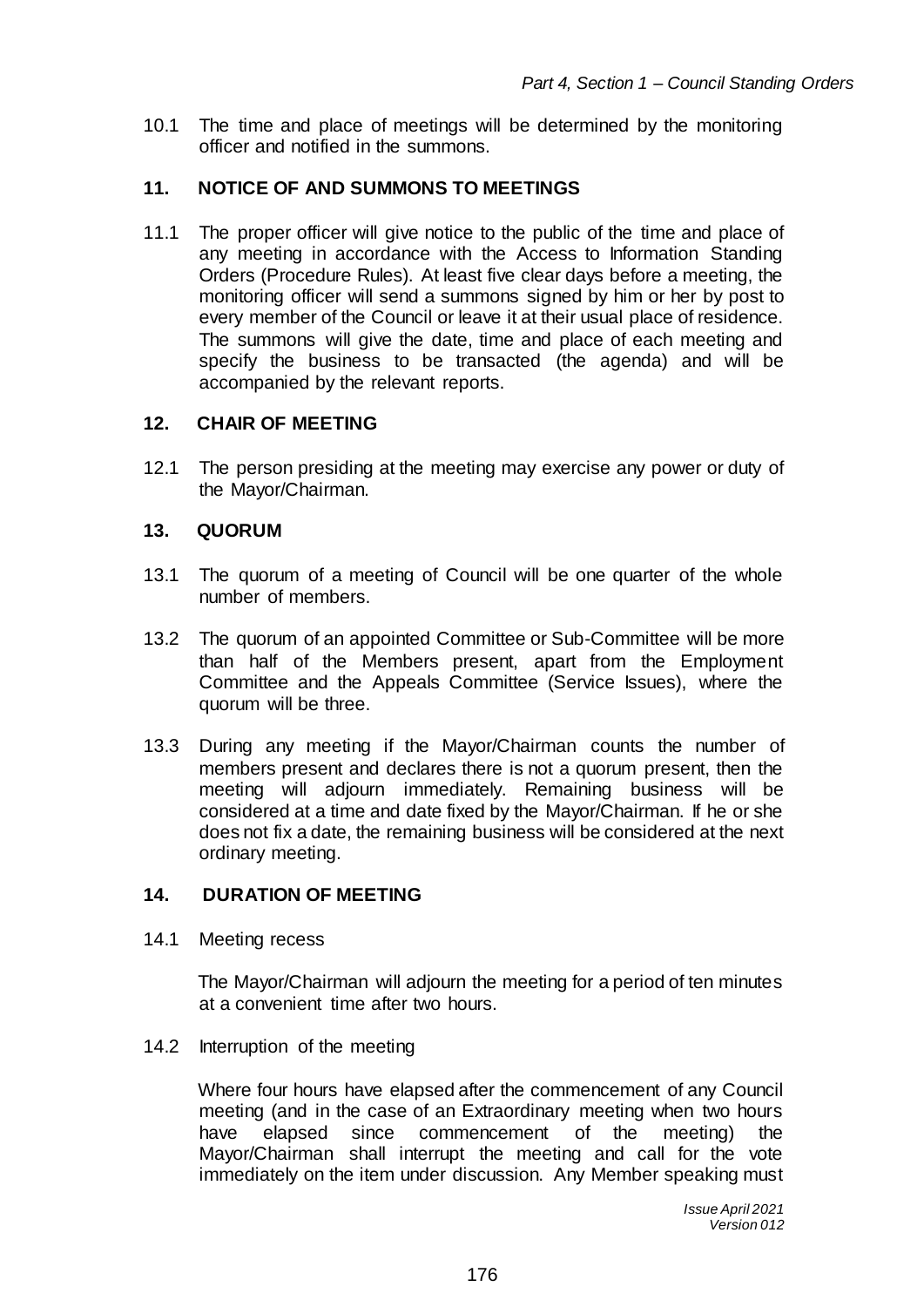immediately cease doing so and sit down. The vote will be taken without further discussion. This rule will not apply to meetings of a quasi-judicial or regulatory nature.

14.3 Motions and recommendations not dealt with

If there are other motions or recommendations on the agenda that have not been dealt with within the four hour period (or two hour period in the case of an Extraordinary meeting), they are deemed formally moved and seconded (together with any amendments). No speeches will be allowed on these items and the vote will be taken in the usual way. This rule will not apply to meetings of a quasi-judicial or regulatory nature.

#### 14.4 Recorded vote

If a recorded vote is called for during this process it will be taken immediately.

14.5 Motions which may be moved

During the process set out in Standing Order 14.2 above, the only other motions which may be moved are that a matter be withdrawn or that a matter be delegated or referred to an appropriate body or individual for decision or report.

14.6 Close of the meeting

When all motions and recommendations have been dealt with, the Mayor/Chairman will declare the meeting closed.

#### **15. POSTPONEMENT OR CANCELLATION OF MEETINGS**

15.1 Postponement or cancellation of the meetings in extenuating circumstances

Once the proper officer has given notice and summons of a meeting, the meeting may be postponed or cancelled in extenuating circumstances. Any postponement or cancellation must be with the agreement of Mayor/Chairman and in consultation with Group Leaders/Group Representatives. Any meeting may be cancelled if there is insufficient business.

#### **16. QUESTIONS BY THE PUBLIC AT MEETINGS OF COUNCIL**

#### 16.1 General

16.1.1 Members of the public who are residents of the City may ask questions of Members of the Cabinet, the Chair of a Committee, the Chair of an Overview and Scrutiny Committee/Commission or a leader of a political group on the Council at meetings of the Council, other than the Annual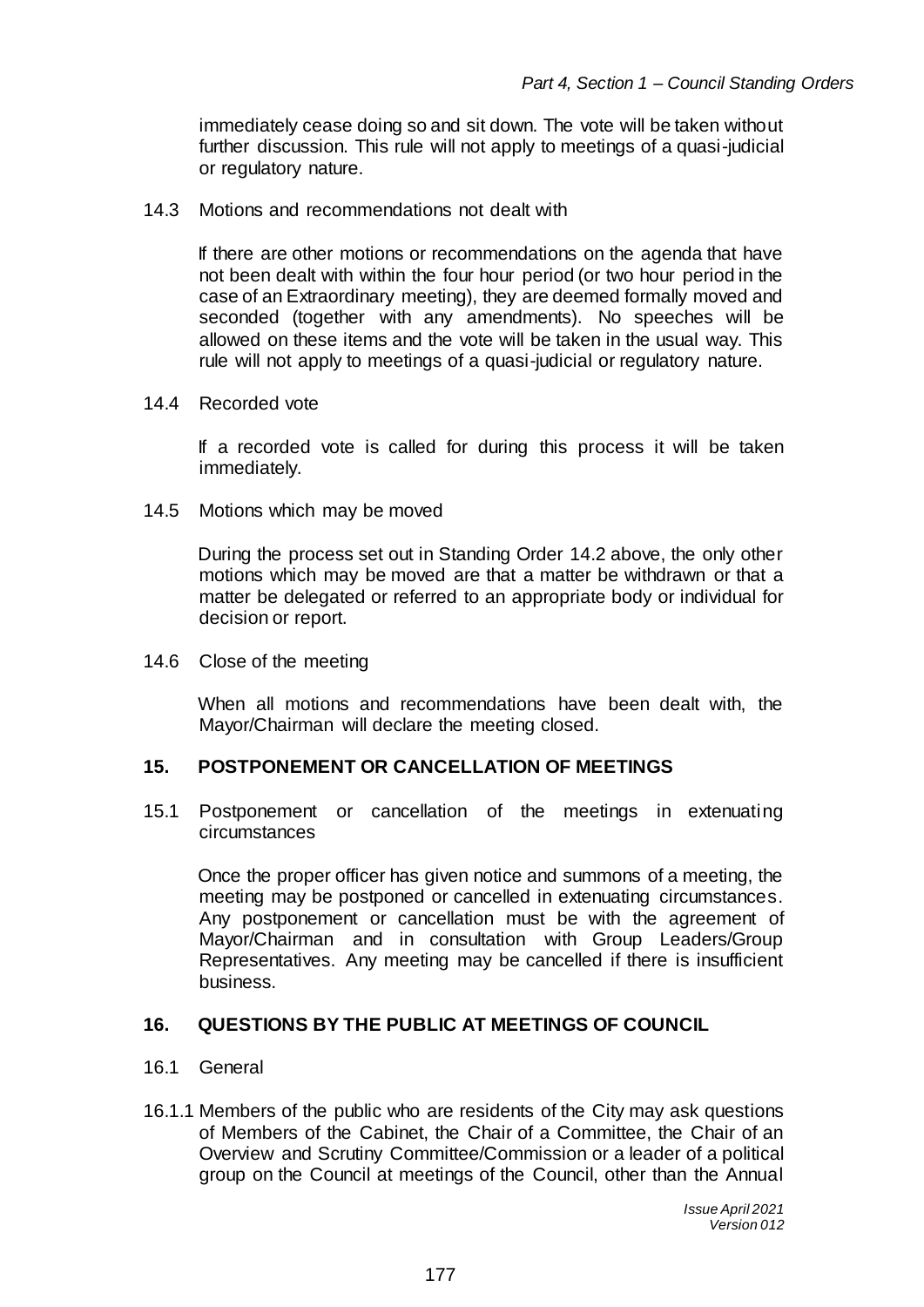Meeting and, except at the discretion of the Mayor, Extraordinary Meetings.

- 16.1.2 The total time allocated for Questions by the Public shall be limited to 30 minutes.
- 16.2 Order of questions

The order in which questions shall be presented to the meeting shall be determined by a draw for each section of the meeting. The draws shall be conducted by the monitoring officer (or senior officer appointed for this purpose). The draws may be attended by any Member of the Council by prior notice delivered in writing to the monitoring officer before the deadline for submission of questions.

16.3 Notice of questions

A question may only be asked if notice has been given by delivering it in writing or by electronic mail to the monitoring officer no later than midday five working days before the day of the meeting. Each question must give the name and address of the questioner and must name the member of the Council to whom it is to be put. Notice must be provided at this time of any accompanying preamble to be given when putting the question to Council.

16.4 Number of questions

At any one meeting no person may submit more than two questions and no more than two such questions may be asked on behalf of one organisation.

16.5 Scope of questions

If the monitoring officer considers a question:

- is not about a matter for which the local authority has a responsibility or which affects the City;
- is illegal, improper, defamatory, frivolous or offensive;
- is substantially the same as a question which has been put at a meeting of the Council in the past six months; or
- requires the disclosure of confidential or exempt information

he or she will inform the Mayor who will then decide whether or not to reject the question.

16.6 Record of questions

The monitoring officer will enter each question in a book open to public inspection and will immediately send a copy of the question to the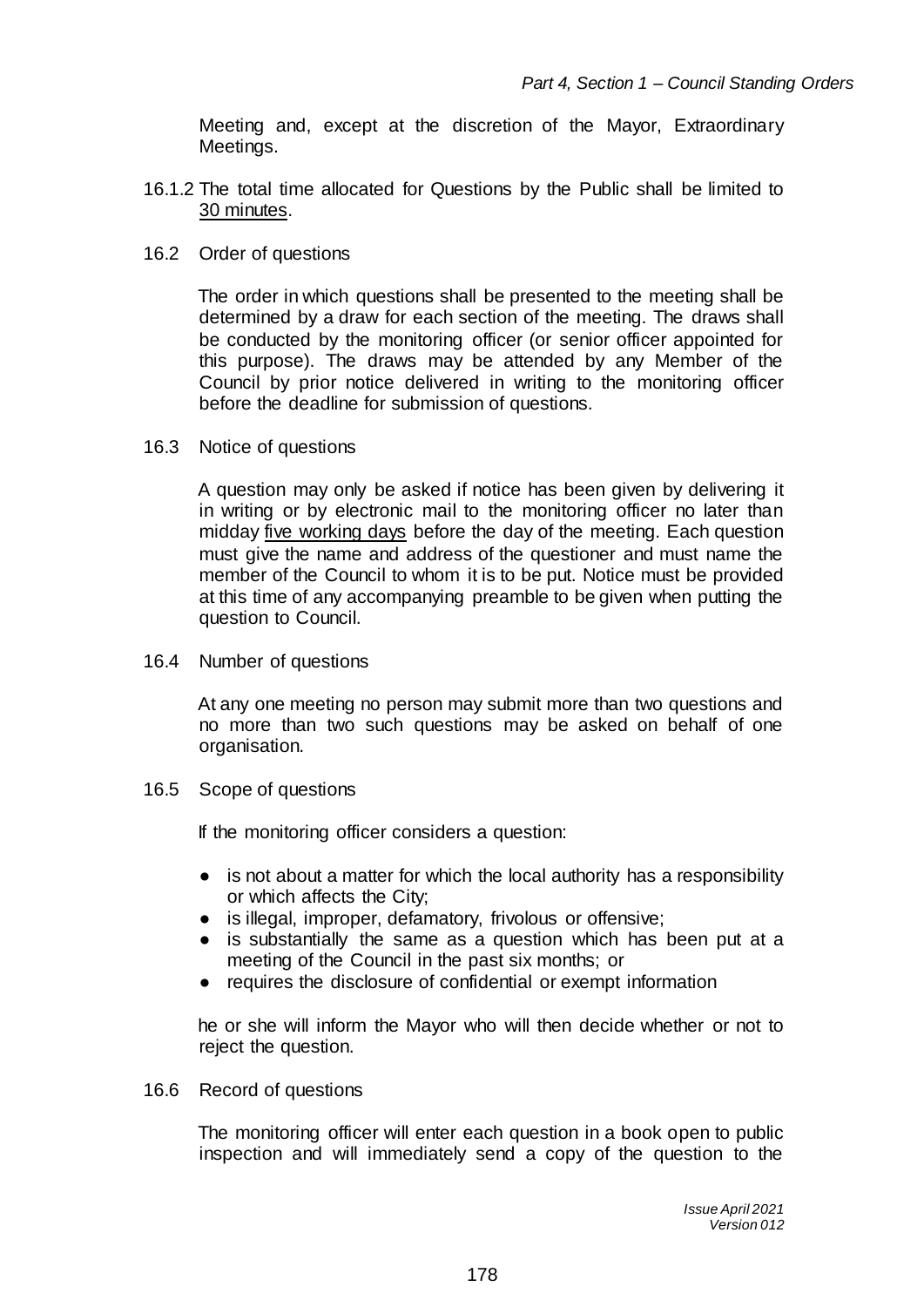member to whom it is to be put. Rejected questions will include reasons for rejection.

Copies of all questions will be circulated to all members and will be made available to the public attending the meeting.

16.7 Asking the question at the meeting

The Mayor will invite the questioner to put the question to the member named in the notice. Three minutes are allowed for putting the question. If a questioner who has submitted a written question is unable to be present, they may ask the Mayor to put the question on their behalf. The Mayor may ask the question on the questioner's behalf, indicate that a written reply will be given or decide, in the absence of the questioner, that the question will not be dealt with.

16.8 Supplemental question

A questioner who has put a question in person may also put one supplementary question without notice to the member who has replied to his or her original question. A supplementary question must arise directly out of the original question or the reply. The Mayor may reject a supplementary question on any of the grounds in Standing Order 16.5 above. One minute is allowed for putting the supplementary question.

16.9 Answers

Three minutes are allowed for answering a question and two minutes are allowed for answering a supplementary question. Any question which cannot be dealt with, either because of lack of time or because of the non-attendance of the member to whom it was to be put, will be dealt with by a written answer.

16.10 Reference of question to the Cabinet or a committee

Unless the Mayor decides otherwise, no discussion will take place on any question, but any member may move that a matter raised by a question be referred to the Cabinet or the appropriate committee or subcommittee. Once seconded, such a motion will be voted on without discussion.

16.11 There are no speaking rights at committee meetings other than those laid out in the Planning Speaking Scheme, which is available to view within the Committees terms of reference at Part 3 Section 2 of the Constitution.

# **17. PETITIONS PRESENTED AT COUNCIL**

17.1 Petitions may be presented to the Council. The person presenting the petition will be allowed to address the meeting briefly (not exceeding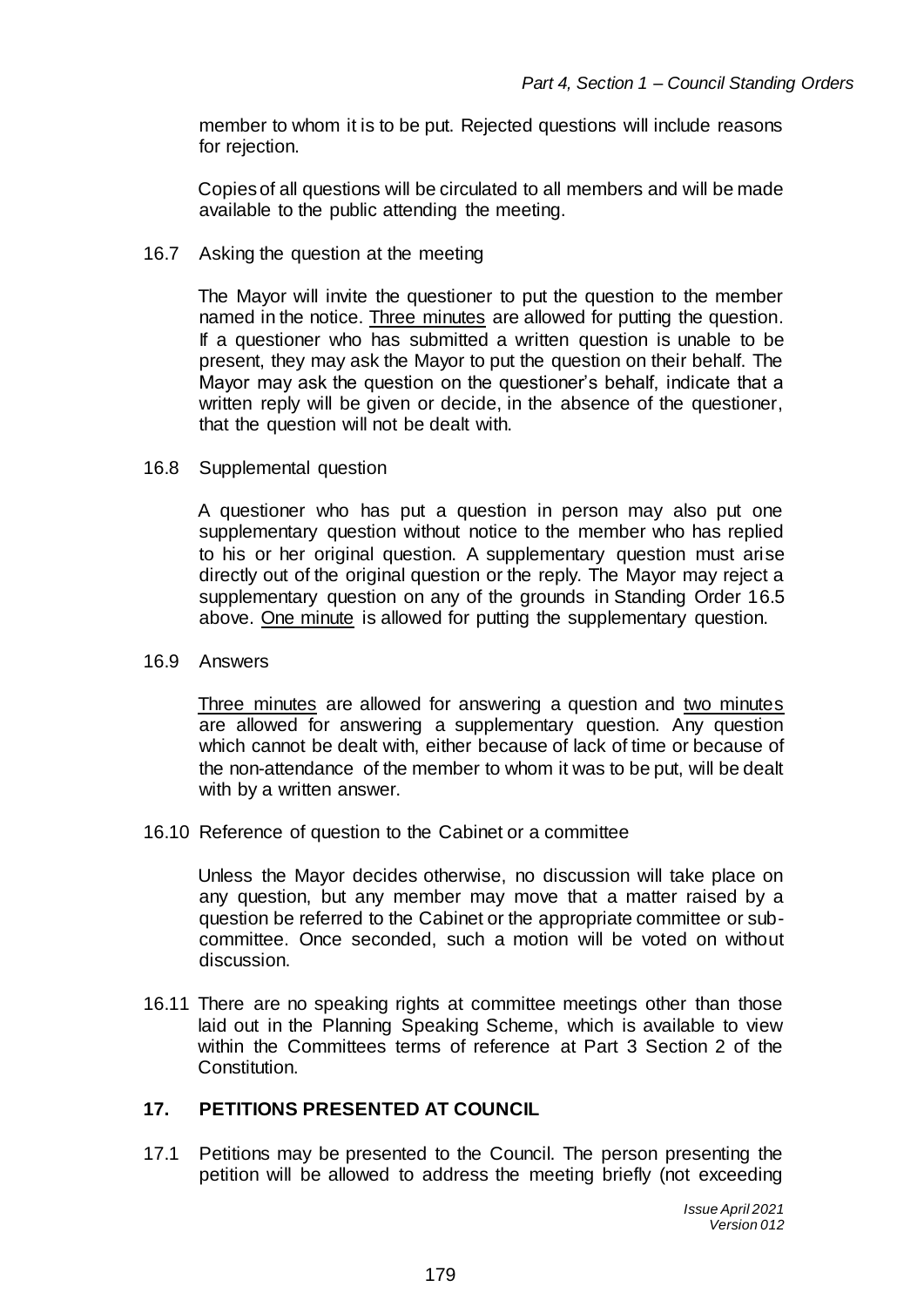one minute) to outline the aims of the petition. The Mayor will refer the matter to another appropriate body of the Council within whose terms of reference it falls without discussion and in accordance with the Council's petition scheme, detailed in Part 5 Section 9 of the Constitution, unless a relevant item appears elsewhere on the Agenda.

### **18. QUESTIONS BY MEMBERS AT COUNCIL**

18.1 On reports of Cabinet or Committees

At a meeting of the Council, other than the Annual Meeting, a Member of the Council may ask the [Leader](http://clients.bonddickinson.com/SmartPrecedentServer/control/SmartPrecedent/revisitQ?id=0%40%2Ffiles%2Flogic%2FCounty+Council+Constitution+-+ALL+ARTICLES+-+05.11.12.lgc%23LeaderMayorSmartPhrase&returndest=eXC_Paragraph_162&tag=513855776) or the chair of a committee or any representative of the Council on the Combined Authority any question without notice upon an item of the report of the [Cabinet](http://clients.bonddickinson.com/SmartPrecedentServer/control/SmartPrecedent/revisitQ?id=0%40%2Ffiles%2Flogic%2FCounty+Council+Constitution+-+ALL+ARTICLES+-+05.11.12.lgc%23ExecutiveCabinetSmartPhrase&returndest=eXC_Paragraph_162&tag=1857307325) or a committee or from the Combined Authority when that item is being received or under consideration by the Council.

- 18.2 Questions on notice at full Council
- 18.2.1 Subject to Standing Order 18.4, a member of the Council may ask:
	- the Mayor;
	- the Leader or member of the Cabinet;
	- the chair of any committee or sub-committee; or
	- any representative of the Council on the Combined Authority.

up to two questions on any matter in relation to which the Council has powers or duties or which affects the City and one question on any matter in relation to which the Combined Authority has powers or duties.

#### 18.2.2 Scope of questions

If the monitoring officer considers a question:

- is not about a matter for which the local authority has a responsibility or which affects the City;
- is illegal, improper, defamatory, frivolous or offensive;
- is substantially the same as a question which has been put at a meeting of the Council in the past six months; or
- requires the disclosure of confidential or exempt information;

he or she will inform the Mayor who will then decide whether or not to reject the question.

18.2.3 The total time allocated for Questions under this item shall be limited to 30 minutes for questions to the Mayor, Leader or member of the Cabinet, or the chair of any committee or sub-committee, and 15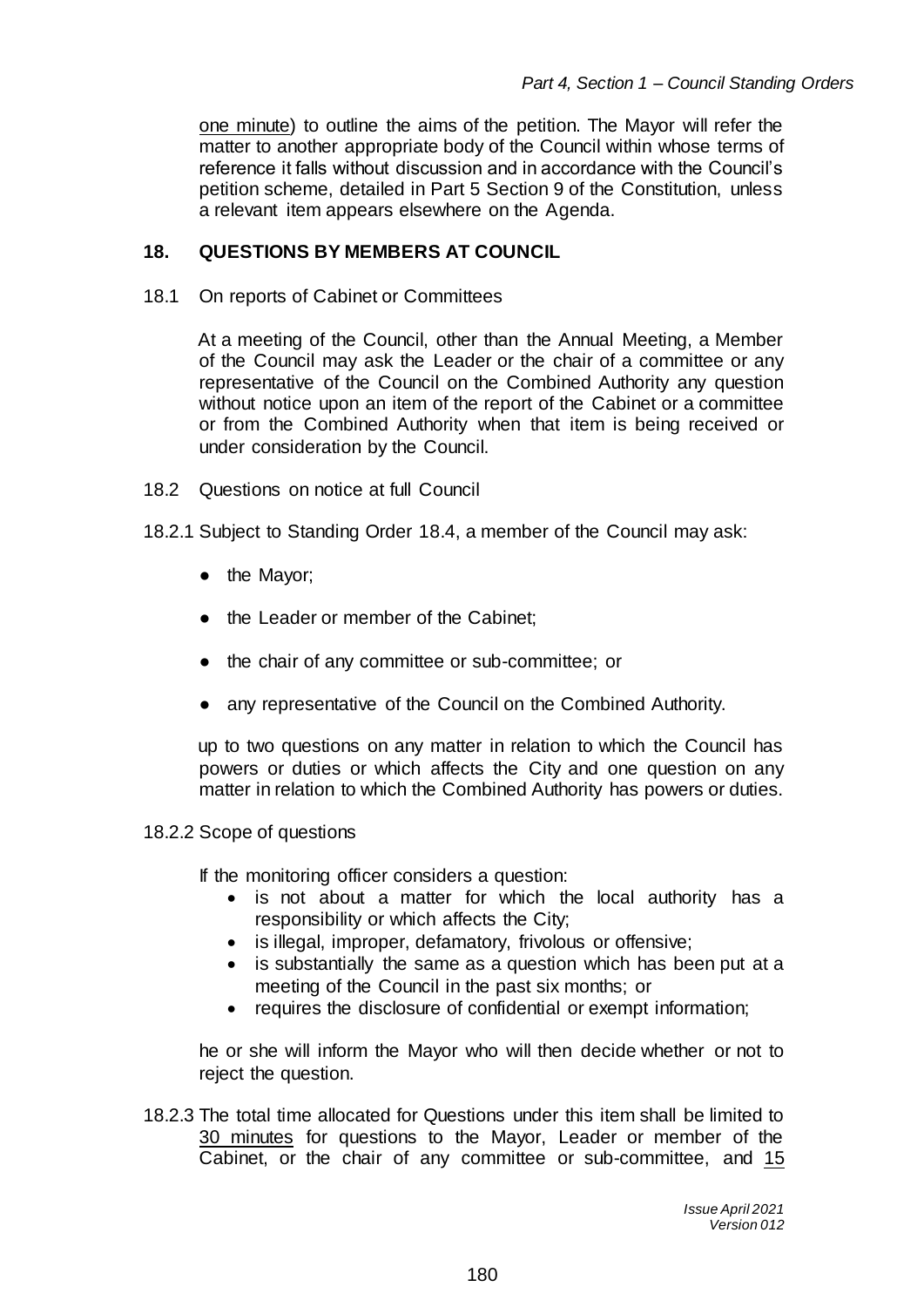minutes for questions to any representatives of the Council on the Combined Authority.

18.3 Questions on notice at committees and sub-committees

Subject to Standing Order 18.4, a member of a committee or subcommittee may ask the chair of it a question on any matter in relation to which the Council has powers or duties or which affect the City and which falls within the terms of reference of that committee or subcommittee.

18.4 Notice of questions

A member may only ask a question under Standing Order 18.2 or 18.3 if either:

- a) they have given at least five working days notice in writing of the question to the monitoring officer;
- b) the question relates to urgent matters, they have the consent of the Mayor to whom the question is to be put and the content of the question is given to the monitoring officer by noon on the day of the meeting;
- c) the question is not substantially the same as a question which has been put at a meeting of the Council in the past six months.
- 18.5 Response

An answer may take the form of:

- a) a direct oral answer of up to three minutes;
- b) by reference to published material of the Council which is readily available to Members; or
- c) where the reply cannot conveniently be given orally, a written answer will be circulated later to the questioner.
- 18.6 Supplementary question

Every question, which will be limited to one part, will be asked and answered without discussion. Upon receiving the answer, the Member who put the question shall be allowed one supplementary question, of up to one minute, provided that it arises directly out of the original question or the reply and does not introduce any new subject matter.

The supplementary question will be asked and answered orally, but the person to whom the supplementary question has been asked will have up to two minutes to answer or may decline to answer.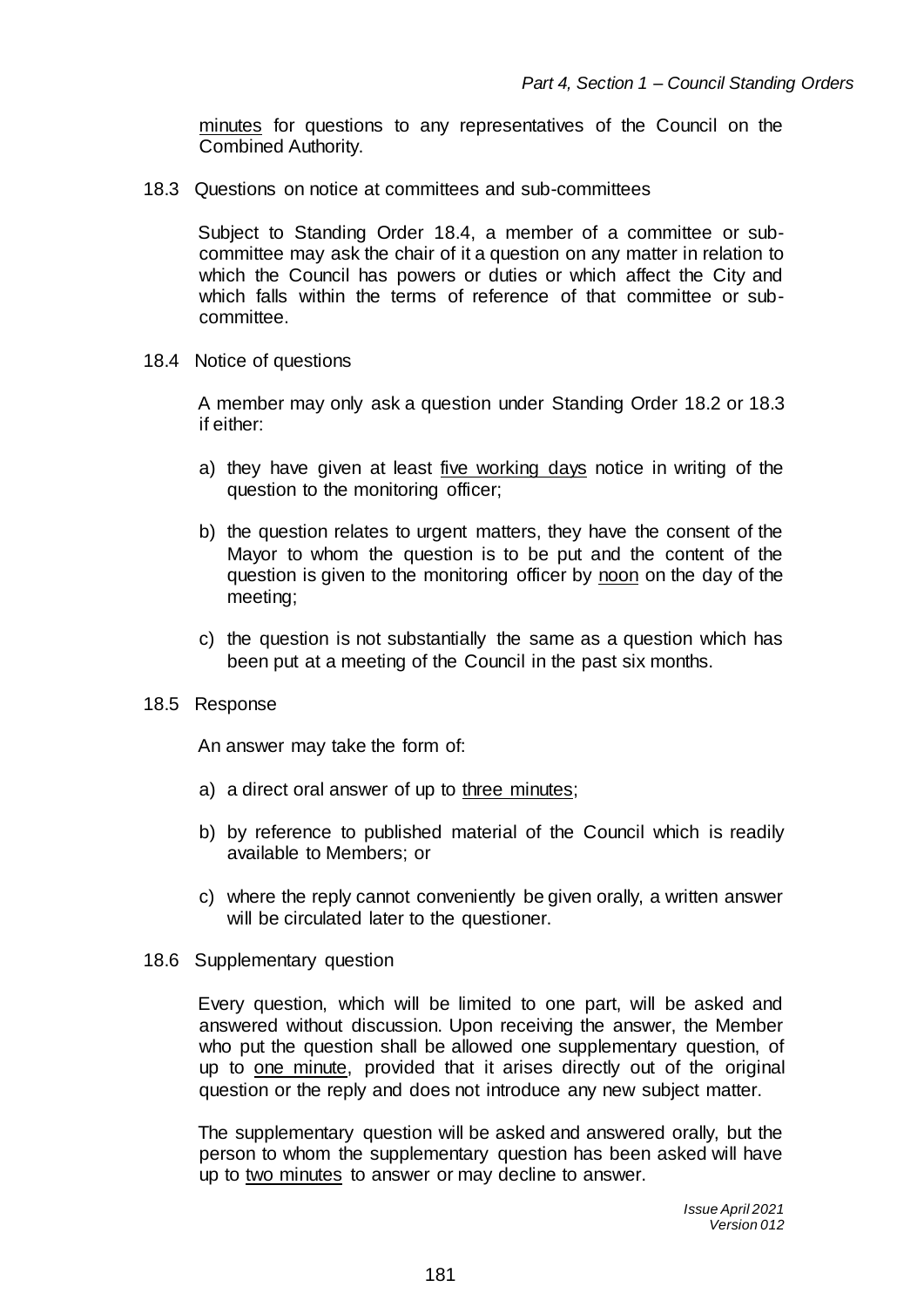18.7 Questions received should relate to broader matters that affect the Council. Any Ward specific questions will still receive a written response and be published in the minutes.

# **19. MOTIONS ON NOTICE**

19.1 Drafting Motions

All Members must consider whether there is an alternative to submitting a motion which would achieve the same outcomes, prior to doing so, which may include:

- Referring the matter to a scrutiny committee for preliminary consideration;
- Requesting the issue be brought to a Cabinet meeting, committee meeting, informal briefing, or All-Party Policy meeting.

Members should provide reasons why alternatives were felt to be inappropriate when submitting a draft motion.

19.2 Draft motions with major implications

A draft motion will be considered to have major implications if it has significant resource implications (significant in this instance defined as the equivalent of £100,000 or more) or a significant impact on:

- Council policy or procedures (including budget-setting);
- the Council's strategic/contractual partners;
- the City of Peterborough as a whole
- 19.3 Notice of draft motions with major implications

Written notice of every draft motion with potential major implications must be delivered to the proper officer in its initial form by noon, 14 clear working days before the date of the meeting. The proper officer will then refer the draft motion to the Director of the relevant service area.

Should the Director consider that the motion does have major implications they will draft a briefing note setting out the reasons why the motion would fit within the Council's strategic plans, policies, or budget, or why it would not.

The motion must be delivered to the proper officer in its final form by noon, nine clear working days before the date of the meeting. The motion and Director's briefing note will then be published on the Council's website by 5pm nine clear working days before the date of the meeting.

19.4 Notice for Other Motions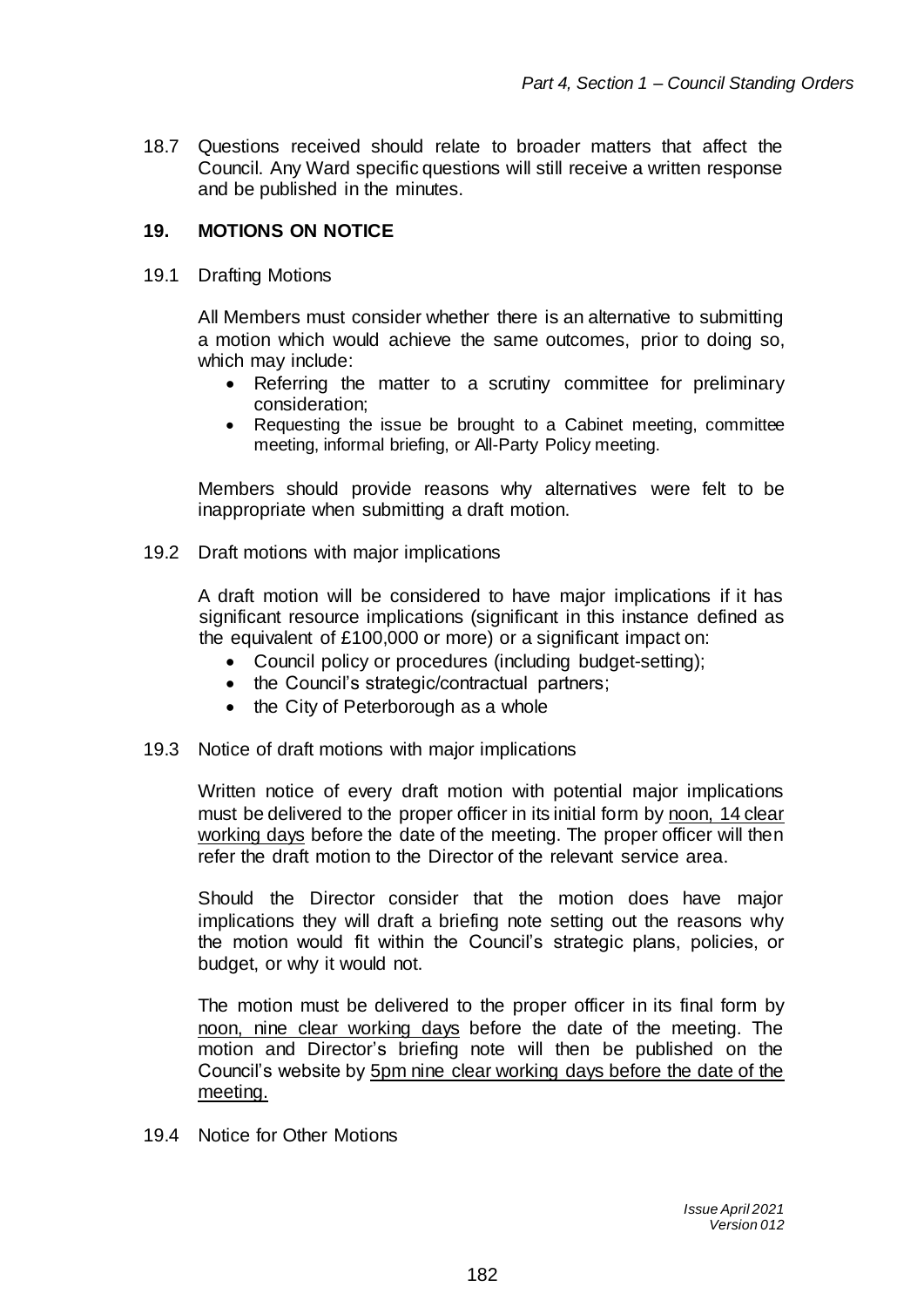Except for motions which can be moved without notice under Standing Order 19 and motions with major implications, written notice of every motion must be delivered to the proper officer in its initial form by noon eight clear working days before the date of the meeting and in final form noon six clear working days before the date of the meeting (not including the day of the meeting). These will be entered in a book open to public inspection.

#### 19.5 Motions set out in agenda

Motions for which notice has been given will be listed on the agenda in the order in which notice was received, unless the member giving notice states, in writing, that they propose to move it to a later meeting.

#### 19.6 Scope

If the monitoring officer considers that a motion:

- is not about a matter for which the local authority has a responsibility or which affects the City;
- is illegal, improper, defamatory, frivolous or offensive;
- is substantially the same as a motion which has been put at a meeting of the Council in the past six months; or
- requires the disclosure of confidential or exempt information

they will inform the Mayor who will then decide whether or not to reject the motion.

#### **20. MOTIONS WITHOUT NOTICE**

- 20.1 The following motions may be moved without notice:
	- a) to appoint a chair of the meeting at which the motion is moved;
	- b) in relation to the accuracy of the minutes;
	- c) to change the order of business in the agenda;
	- d) to refer something to an appropriate body or individual;
	- e) to appoint a committee or member arising from an item on the summons for the meeting;
	- f) to receive reports or adoption of recommendations of committees or officers and any resolutions following from them;
	- g) to withdraw a motion;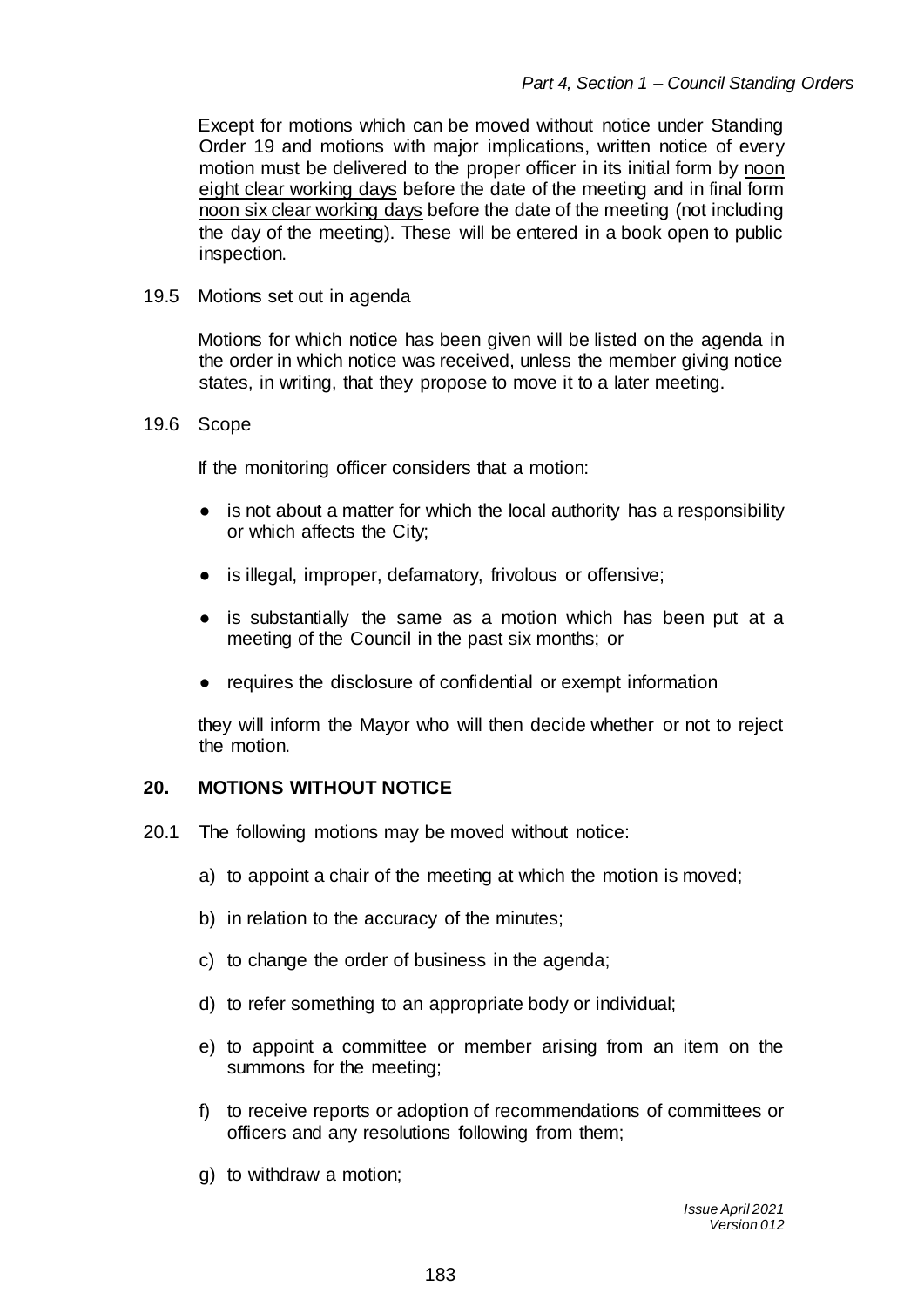- h) to amend a motion;
- i) to proceed to the next business;
- j) that the question be now put;
- k) to adjourn a debate;
- l) that the meeting continue beyond 4 hours in duration (2 in the case of an extraordinary meeting);
- m) to suspend a particular standing order;
- n) to exclude the public and press in accordance with the Access to Information Standing Orders;
- o) to not hear further a member named under Standing Order 28.3 or to exclude them from the meeting Standing Order 28.4; and
- p) to give the consent of the Council where its consent is required by this Constitution.

#### **21. STANDING ORDERS OF DEBATE**

21.1 No speeches until motion seconded

No speeches may be made after the mover has moved a proposal and explained the purpose of it until the motion has been seconded.

21.2 Right to require motion in writing

Unless notice of the motion has already been given, the Mayor may require it to be written down and handed to him/her before it is discussed.

21.3 Seconder's speech

When seconding a motion or amendment, a member may reserve their speech until later in the debate.

21.4 Content and length of speeches

Speeches must be directed to the question under discussion or to a personal explanation, statement of accuracy or point of order.

No speech may exceed five minutes by the mover of the motion or by three minutes in all other cases without the consent of the Mayor.

21.5 Budget Meetings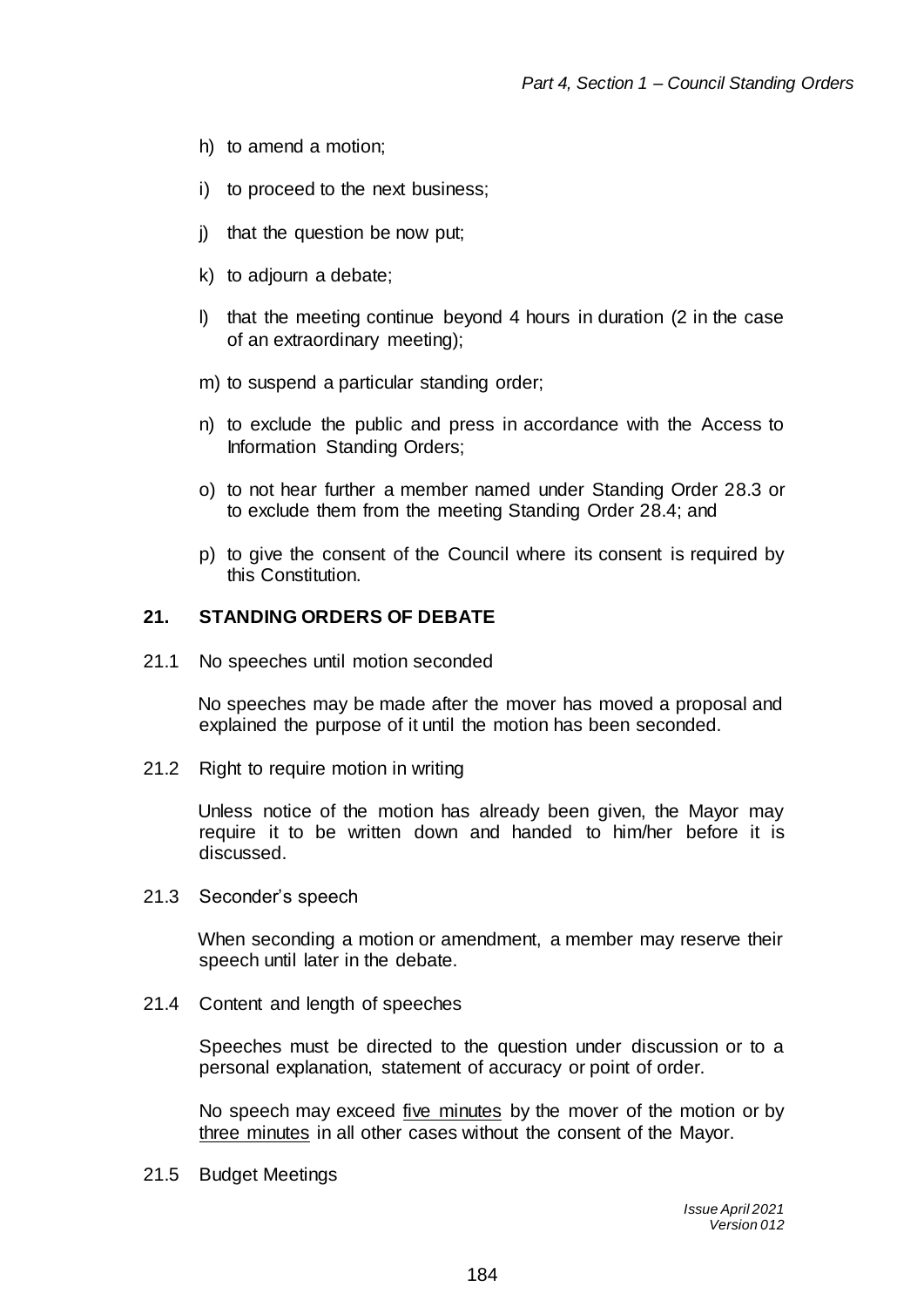Rule 21.4 above, in respect of the length of speeches, shall not apply to a debate on the Budget where speeches shall not be subject to any time limit.

21.6 When a member may speak again

A member who has spoken on a motion may not speak again whilst it is the subject of debate, except:

- a) to speak once on an amendment moved by another member;
- b) to move a further amendment if the motion has been amended since he or she last spoke;
- c) if his/her first speech was on an amendment moved by another member, to speak on the main issue (whether or not the amendment on which he or she spoke was carried);
- d) in exercise of a right of reply;
- e) on a point of order;
- f) by way of personal explanation and
- g) statement of accuracy.
- 21.7 Amendments to motions
	- a) An amendment to a motion must be relevant to the motion and will either be:
		- (i) to refer the matter to an appropriate body or individual for consideration or reconsideration;
		- (ii) to leave out words;
		- (iii) to leave out words and insert or add others; or
		- (iv) to insert or add words.

as long as the effect of (ii) to (iv) is not to negate the motion.

b) Except in relation to motions that can be moved without notice under Standing Order 19, written notice of every intended amendment to a motion or to recommendations from Cabinet or the Council's committees:

> *Issue April 2021 Version 012*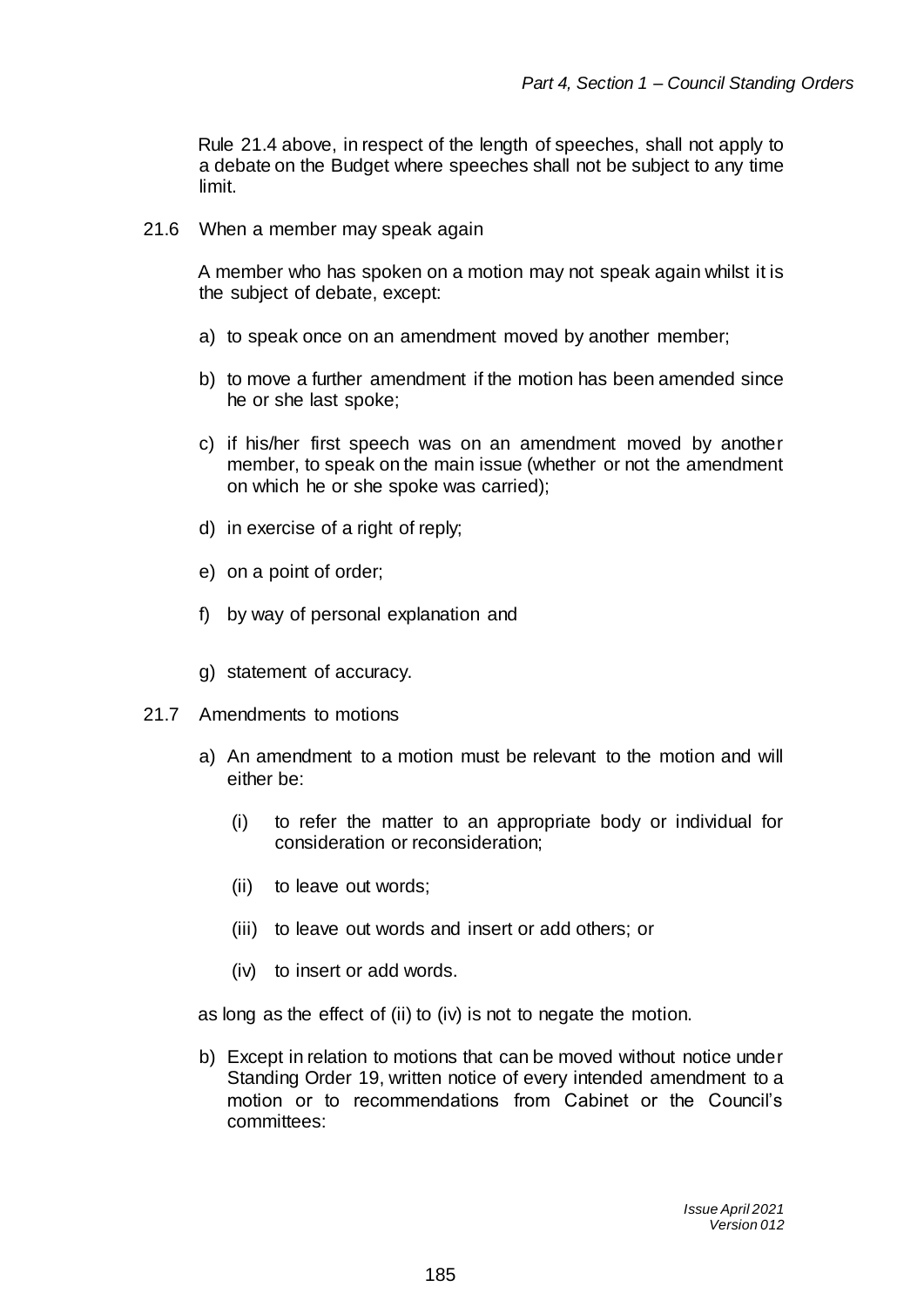- (i) must be delivered to the monitoring officer in its initial form not later than noon three clear working days before the date of the meeting (not including the day of the meeting) at which the motion is to be considered; and
- (ii) must be delivered to the monitoring officer in its intended final form not later than noon one working day before the date of the meeting (not including the day of the meeting) at which the motion is to be considered. If no withdrawal, confirmation or change is received by the monitoring officer, it will be assumed that the amendment is to be considered in its initial form.

No other amendment may be moved at the meeting except where the [Mayor](http://clients.bonddickinson.com/SmartPrecedentServer/control/SmartPrecedent/revisitText?id=0%40%2Ffiles%2Flogic%2FCounty+Council+Constitution+-+ALL+ARTICLES+-+05.11.12.lgc%23CouncilCeremonialMayor.yes&returndest=eXC_Paragraph_95&tag=1105298395) may permit, at his or her absolute discretion and to ensure the efficient or proper discharge of the Council's business, a further amendment or amendments to be moved.

- c) Amendments may be moved in turn following the movement of a motion. A motion and any amendments moved will be discussed at the same time.
- d) At the end of debate on a motion and any amendments to it, the amendments will be voted on in the order moved.
- e) If an amendment is carried, the motion as amended takes the place of the original motion. This becomes the substantive motion to which any further amendments are made.
- f) After an amendment has been carried, the Mayor will read out the amended motion before moving on to the vote on any further amendments, or if there are none, moving to the vote on the substantive motion.
- 21.8 Alteration of motion
	- a) A member may alter a motion of which he or she has given notice with the consent of the meeting. The meeting's consent will be signified without discussion.
	- b) A member may alter a motion which he or she has moved without notice with the consent of both the meeting and the seconder. The meeting's consent will be signified without discussion.
	- c) Only alterations which could be made as an amendment may be made.
- 21.9 Withdrawal of motion

A member may withdraw a motion which he or she has moved with the consent of both the meeting and the seconder. The meeting's consent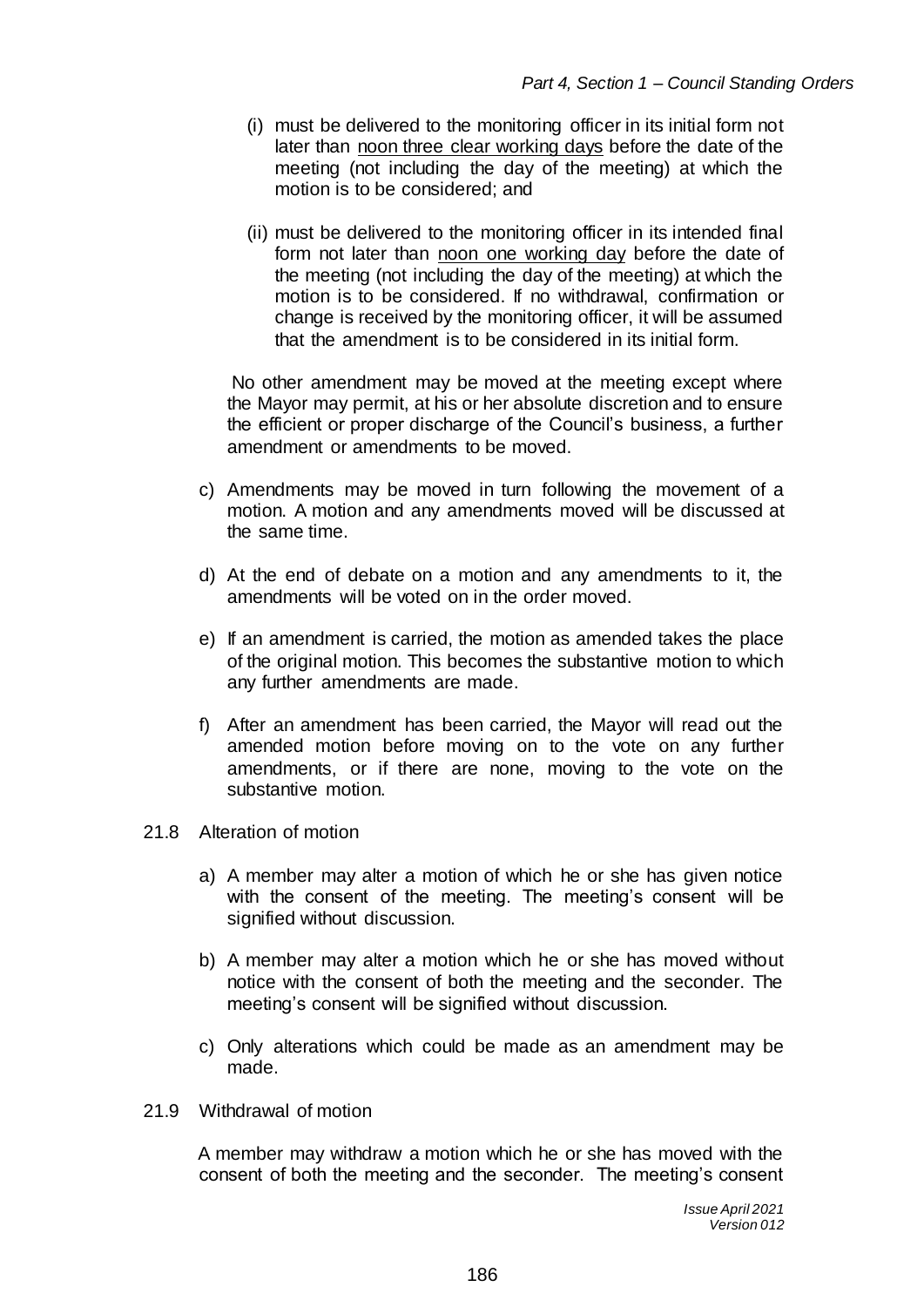will be signified without discussion. No member may speak on the motion after the mover has asked permission to withdraw it unless permission is refused.

- 21.10 Right of reply
	- a) The mover of a motion has a right to reply at the end of the debate on the motion, immediately before it is put to the vote.
	- b) If an amendment is moved, the mover of the original motion has the right of reply at the close of the debate on the amendment, but may not otherwise speak on it.
	- c) The mover of the amendment has no right of reply to the debate on his or her amendment.
- 21.11 Motions which may be moved during debate

When a motion is under debate, no other motion may be moved except the following procedural motions:

- a) to withdraw a motion;
- b) to amend a motion;
- c) to proceed to the next business;
- d) that the question be now put;
- e) to adjourn a debate;
- f) that the meeting continue beyond 4 hours in duration (or two hours if an extraordinary meeting);
- g) to exclude the public and press in accordance with the Access to Information Standing Orders;
- h) to not hear further a member named under Standing Order 28.3 or to exclude them from the meeting under Standing Order 28.4; and
- i) that a specific standing order be suspended

### 21.12 Closure motions

- a) A member may move, without comment, the following motions at the end of a speech of another member;
	- (i) to proceed to the next business;
	- (ii) that the question be now put;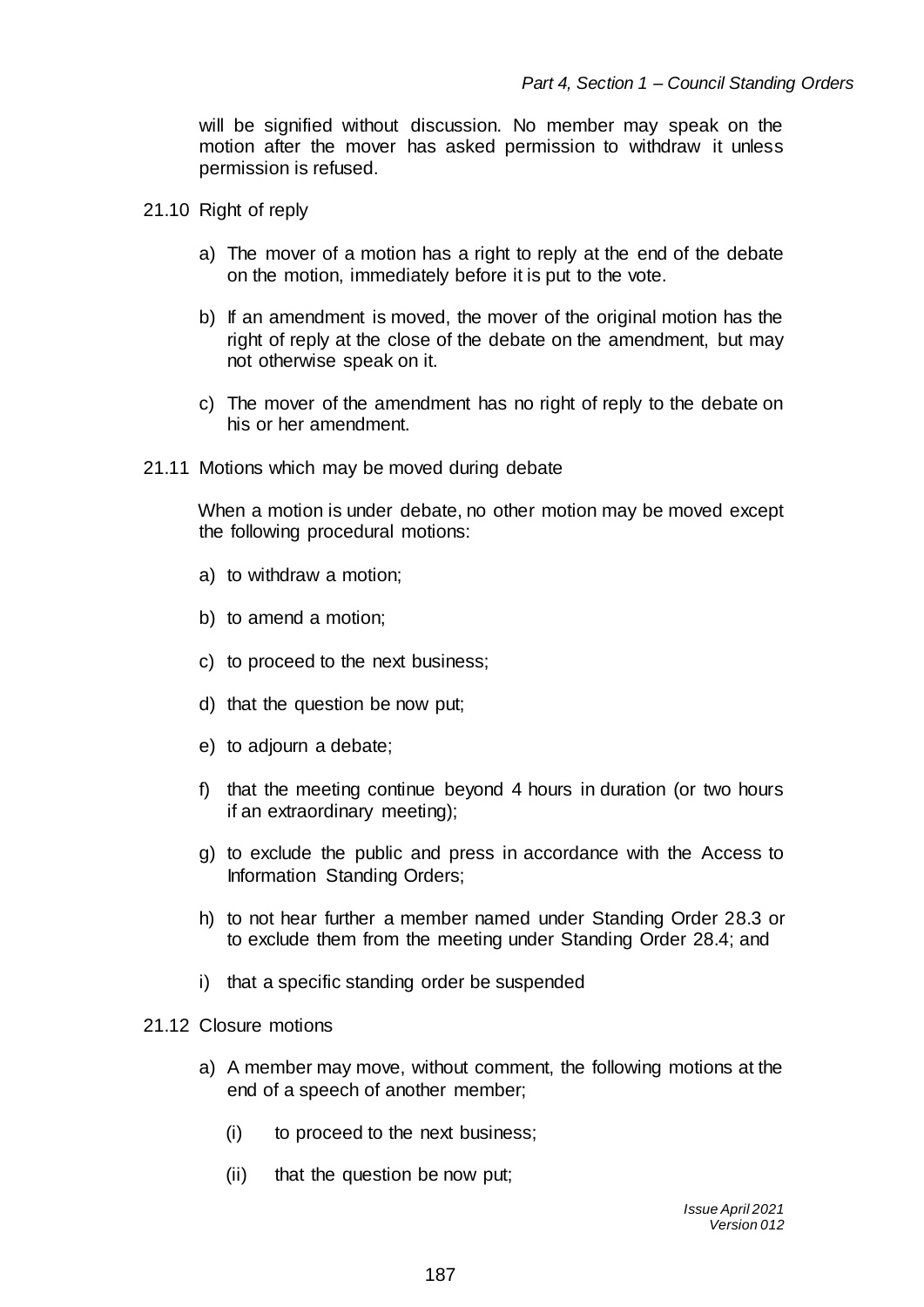- (iii) to adjourn a debate; or
- (iv) to adjourn a meeting.
- b) If a motion to proceed to next business is seconded and the Mayor thinks the item has been sufficiently discussed, he or she will give the mover of the original motion a right of reply and then put the procedural motion to the vote.
- c) If a motion that the question be now put is seconded and the Mayor thinks the item has been sufficiently discussed, he or she will put the procedural motion to the vote. If it is passed he or she will give the mover of the original motion a right of reply before putting his/her motion to the vote.
- d) If a motion to adjourn the debate or to adjourn the meeting is seconded and the Mayor thinks the item has not been sufficiently discussed and cannot reasonably be so discussed on that occasion, he or she will put the procedural motion to the vote without giving the mover of the original motion the right of reply.

#### 21.13 Point of order

A member may raise a point of order at any time. The Mayor will hear them immediately. A point of order may only relate to an alleged breach of these Council Standing Orders or the law. The member must indicate the Standing Order or rule of law and the way in which he or she considers has been broken. The ruling of the Mayor on the matter will be final.

21.14 Personal explanation

A member may make a personal explanation at any time. A personal explanation may only relate to some material part of an earlier speech by the member which may appear to have been misunderstood in the present debate. The ruling of the Mayor on the admissibility of a personal explanation will be final.

#### 21.15 Statement of accuracy

A member may make a request to the Mayor to make a statement of accuracy at any time. If permitted, the statement will be limited to the accuracy of a fact cited by the member speaking and may not exceed thirty seconds. The ruling of the Mayor on the admissibility of a statement of accuracy will be final.

# **22. STATE OF THE CITY DEBATE BY COUNCIL**

22.1 Calling of debate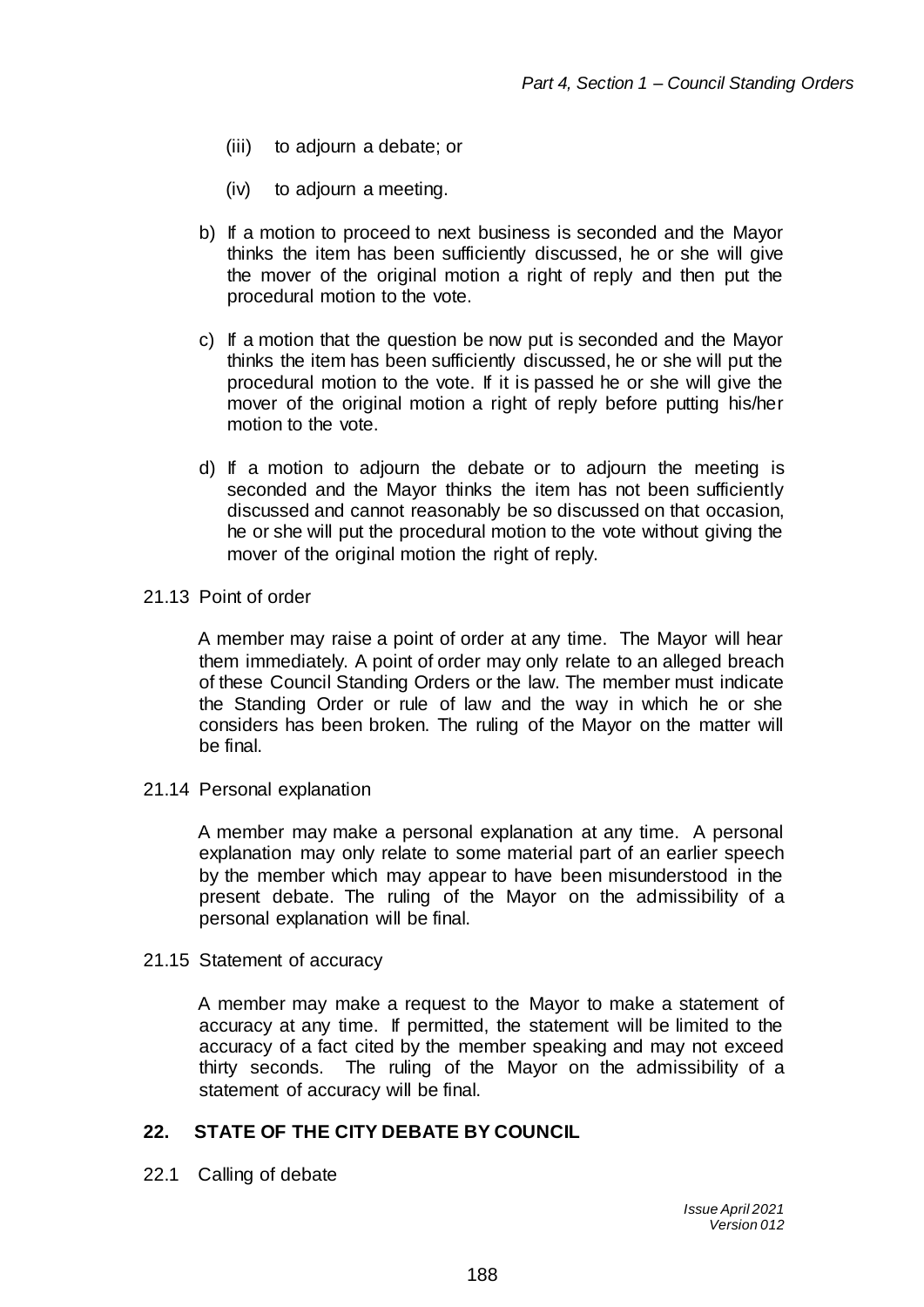The Leader may call a state of the City debate annually on a date and in a form to be agreed with the Mayor.

22.2 Form of debate

The Leader will decide the form of the debate with the aim of enabling the widest possible public involvement and publicity. This may include holding workshops and other events prior to or during the state of the City debate.

22.2 Chairing of debate

The debate will be chaired by the Mayor.

22.3 Results of debate

The results of the debate will be:

- (a) disseminated as widely as possible within the community and to agencies and organisations in the area; and
- (b) considered by the Leader in proposing the budget and policy framework to the Council for the coming year.

#### **23. PREVIOUS DECISIONS AND MOTIONS**

23.1 Motion to rescind a previous decision

A motion to rescind a decision made at a meeting of Council within the past six months cannot be moved unless the notice of motion is signed by at least five members.

23.2 Motion similar to one previously rejected

A motion or amendment in similar terms to one that has been rejected at a meeting of Council in the past six months cannot be moved unless the notice of motion or amendment is signed by at least five members. Once the motion or amendment is dealt with, no one can propose a similar motion or amendment for six months.

#### **24. VOTING**

24.1 Majority

Unless this Constitution provides otherwise, any matter will be decided by a simple majority of those members voting and present in the room at the time the question was put.

24.2 Mayor's/Chairman's casting vote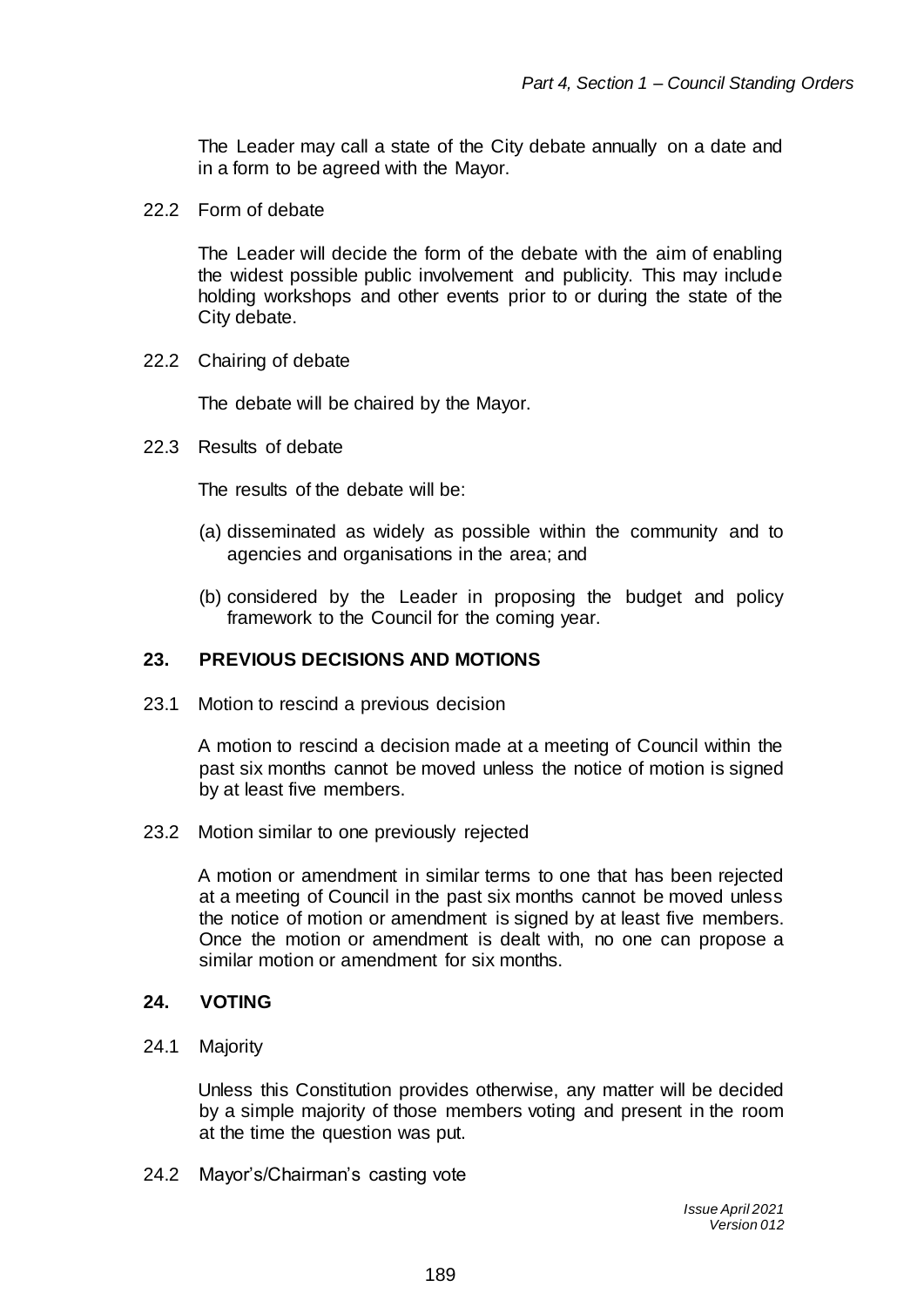If there are equal numbers of votes for and against (not including any formal abstentions), the Mayor/Chairman will have a second or casting vote. There will be no restriction on how the Mayor/Chairman chooses to exercise a casting vote.

#### 24.3 Electronic Voting

For meetings of Full Council in the Council Chamber, voting will be by electronic voting. Should the electronic voting system be unavailable or breakdown, voting will revert to being undertaken by a show of hands as outlined in paragraph 24.4 below, unless a Recorded Vote is called for under 24.5. Other meetings in the Council Chamber may also choose to use electronic voting and should follow the same procedure.

Electronic voting will be undertaken by Members operating the individual control panel on their microphone sets which allows Members to vote 'yes', 'no', or 'abstain'.

The Council has adopted an Electronic Voting Procedure which will be followed at all times when using electronic voting. Individual voting results will be displayed on screens in the Chamber and a record will be subsequently published alongside the meeting minutes on the Council's website.

#### 24.4 Show of hands

Unless a recorded vote is demanded under Standing Orders 24.4 and 24.5, the Mayor/Chairman will take the vote by show of hands, or if there is no dissent, by the affirmation of the meeting.

24.5 Recorded vote

If one quarter of members present and entitled to vote at the meeting demand it, the names for and against the motion or amendment or abstaining from voting will be recorded in writing by calling a roll and entered into the minutes.

#### 24.6 Budget decision

At a budget decision meeting of the Council the names of the persons who cast a vote for the decision or against the decision or who abstained from voting will be recorded in writing or via the electronic voting system and entered into the minutes of the proceedings of that meeting

For the purposes of this Standing Order:

- (a) "budget decision" means a meeting of the Council at which it—
	- (i) makes a calculation (whether originally or by way of substitute) in accordance with any of sections 31A, 31B, 34 to 36A, 42A,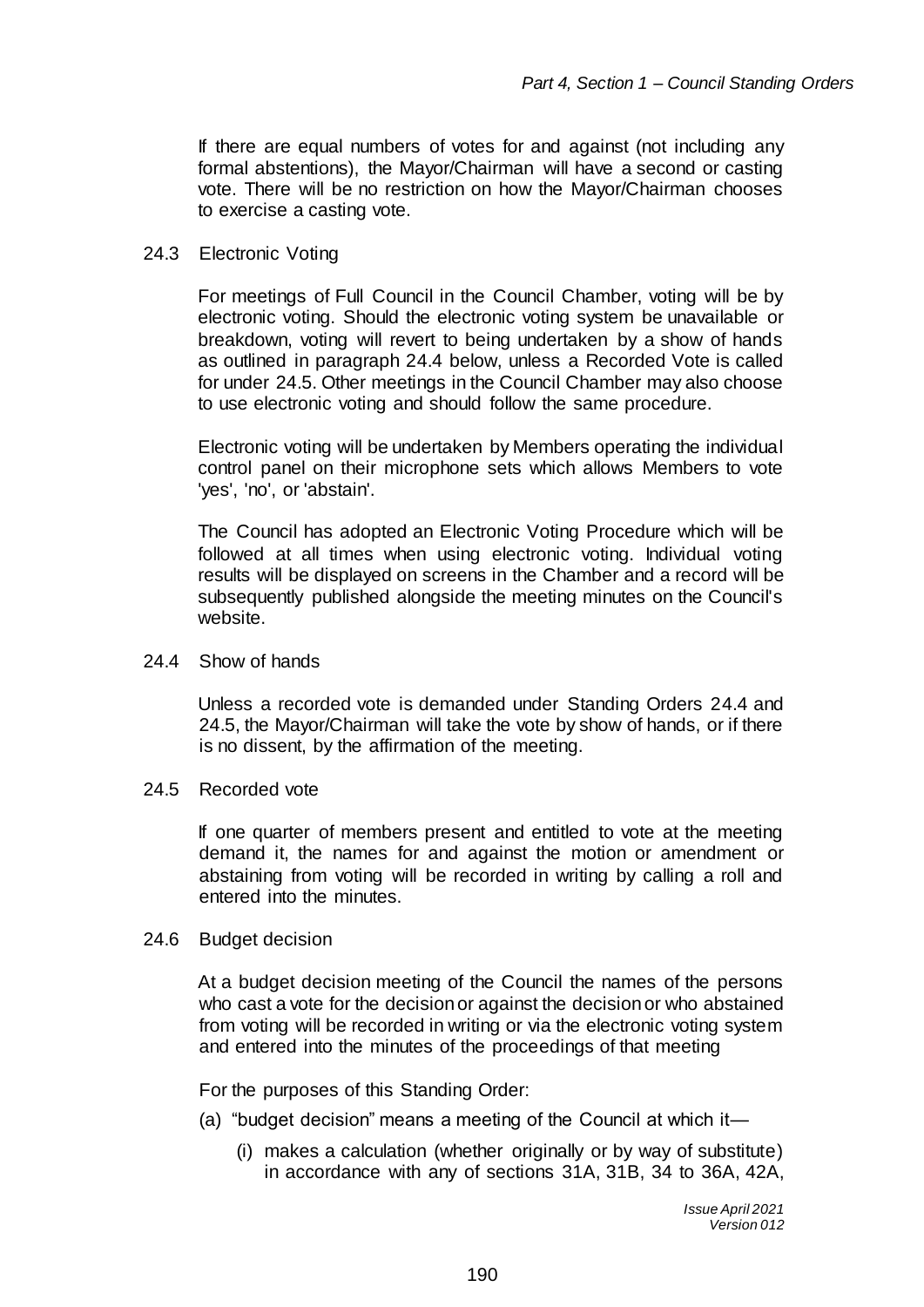42B, 45 to 49, 52ZF, 52ZJ of the Local Government Finance Act 1992; or

(ii) issues a precept under Chapter 4 of Part 1 of that Act,

and includes a meeting where making the calculation or issuing the precept as the case may be was included as an item of business on the agenda for that meeting; and

- (b) references to a vote are references to a vote on any decision related to the making of the calculation or the issuing of the precept as the case may be.
- 24.7 Right to require individual vote to be recorded

Where any member requests it immediately after the vote is taken, their vote will be so recorded in the minutes to show whether they voted for or against the motion or abstained from voting.

24.8 Voting on appointments

If there are more than two people nominated for any position to be filled and there is not a clear majority of votes in favour of one person, then the name of the person with the least number of votes will be taken off the list and a new vote taken. The process will continue until there is a majority of votes for one person.

### **25. MINUTES**

25.1 Signing the minutes

The Mayor/Chairman will sign the minutes of the proceedings at the next suitable meeting. The Mayor/Chairman will move that the minutes of the previous meeting be signed as a correct record. The only part of the minutes that can be discussed is their accuracy.

Members must notify the Monitoring Officer or Democratic Services by no later than 12noon on the day of the meeting, if they believe there has been a substantive omission or factually incorrect information recorded in the minutes.

25.2 There is no requirement to sign minutes of previous meeting at extraordinary meeting

Where in relation to any meeting, the next meeting for the purpose of signing the minutes is a meeting called under paragraph 3 of Schedule 12 to the Local Government Act 1972 (an Extraordinary Meeting), then the next following meeting (being a meeting called otherwise than under that paragraph) will be treated as a suitable meeting for the purposes of paragraph 41(1) and (2) of Schedule 12 relating to signing of minutes.

25.3 Form of minutes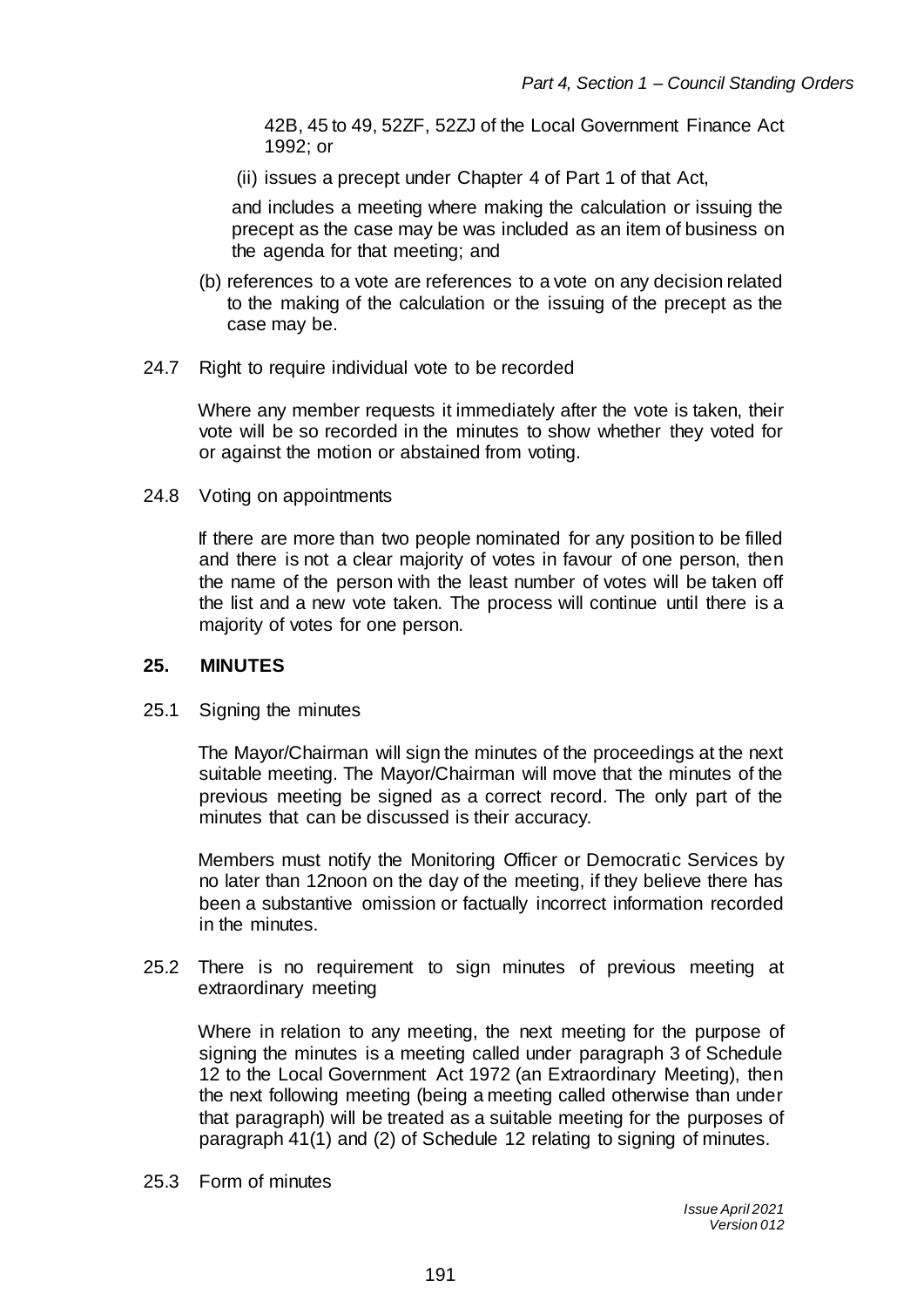Minutes will contain all motions and amendments in the exact form and order the Mayor put them.

# **26. RECORD OF ATTENDANCE**

26.1 All members present during the whole or part of a meeting must sign their names on the attendance sheets before the conclusion of every meeting to assist with the record of attendance.

# **27. EXCLUSION OF PRESS AND PUBLIC**

27.1 Members of the public and press may only be excluded either in accordance with the Access to Information Standing Orders in Part 4 of this Constitution or Standing Order 29 (Disturbance by Public).

### **28. MEMBERS' CONDUCT**

28.1 Speaking and address system

When a member speaks at full Council they must stand and address the meeting through the Mayor. If more than one member stands, the Mayor will ask one to speak and the others must sit. Other members must remain seated whilst a member is speaking unless they wish to make a point of order, a point of personal explanation or a statement of accuracy. This rule will not apply to Committee or Sub-Committee meetings.

#### 28.2 Mayor/Chairman

When the Mayor/Chairman speaks or stands during a debate or otherwise indicates that the meeting should come to order, any member speaking at the time must stop and sit down. The meeting must be silent.

28.3 Member not to be heard further

If a member persistently disregards the ruling of the Mayor/Chairman by behaving improperly or offensively or deliberately obstructs business, the Mayor/Chairman or another Member may move that the Member be not heard further. If seconded, the motion will be voted on without discussion.

#### 28.4 Member to leave the meeting

If the Member continues to behave improperly after such a motion is carried, the Mayor/Chairman or another Member may move that either the Member leaves the meeting or that meeting is adjourned a specified period. If seconded, the motion will be voted on without discussion.

28.5 General disturbance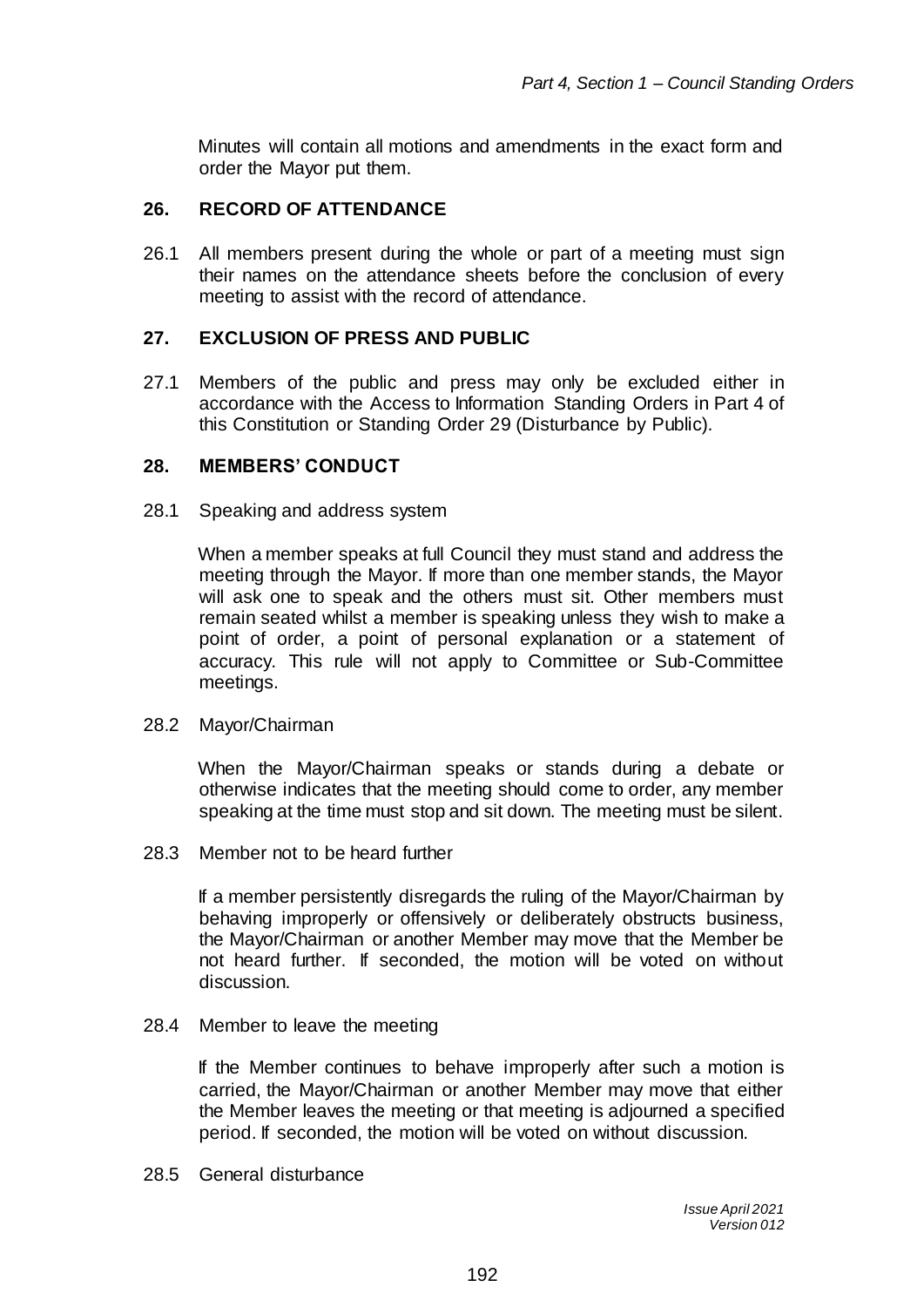If there is a general disturbance making orderly business impossible, the Mayor/Chairman may adjourn the meeting for as long as he or she thinks necessary.

27.6 Conflicts of Interest

Members of the Council are under a duty to base their decision making on a consideration of the public interest. Members must avoid conflict between personal interest and the public interest, declare any personal interest when it arises and resolve any conflict between the two interests, at once, and in favour of the public.

### **29. DISTURBANCE BY PUBLIC**

29.1 Removal of member of the public

If a member of the public interrupts proceedings, the Mayor/Chairman will warn the person concerned. If they continue to interrupt, the Mayor/Chairman will order their removal from the meeting room.

29.2 Clearance of part of meeting room

If there is a general disturbance in any part of the meeting room open to the public, the Mayor/Chairman may call for that part to be cleared.

### **30. SUSPENSION OF COUNCIL PROCEDURE STANDING ORDERS**

30.1 Suspension

All of these Council Standing Orders of Procedure except Standing Order 24.2 and 24.6 may be suspended by motion on notice or without notice if at least one half of the whole number of members of the Council are present. Suspension can only be for the duration of the meeting.

### **31. PHOTOGRAPHY AND AUDIO/VISUAL RECORDING OF MEETINGS**

31.1 Any member of the public may film, audio record, take photographs and use social media to report the proceedings of any meeting that is open to the public.